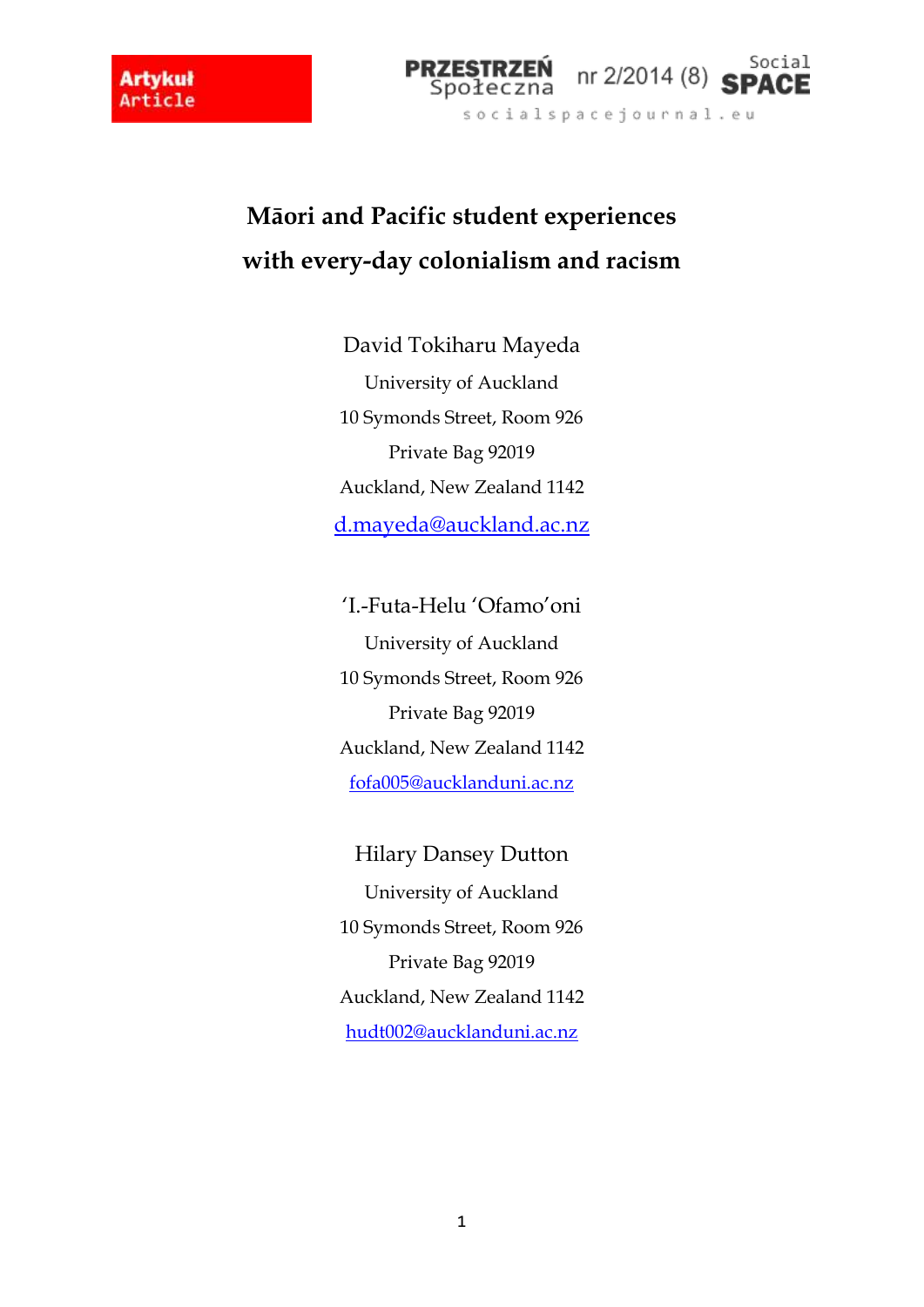Moeata Keil University of Auckland 10 Symonds Street, Room 926 Private Bag 92019 Auckland, New Zealand 1142 [moeata.keil@auckland.ac.nz](mailto:moeata.keil@auckland.ac.nz)

### Elaina Lauaki-Vea

University of Auckland 10 Symonds Street, Room 926 Private Bag 92019 Auckland, New Zealand 1142 [elau027@aucklanduni.ac.nz](mailto:elau027@aucklanduni.ac.nz)

#### **Funding**

Support for this project was provided by Ngā Pae o te Māramatanga.

#### **Abstract**

#### **Māori and Pacific student experiences with everyday colonialism and racism**

Although Māori and diverse Pacific students are underrepresented in New Zealand's university system, significant numbers of Māori and Pacific tertiary students are demonstrating high academic excellence. Following indigenous and Pacific research protocols, this paper draws from seventeen focus group interviews conducted in 2013 with ninety high-achieving Māori and Pacific students from a large university in New Zealand. Despite attaining high academic success, research participants expressed dissatisfaction in having to cope with forms of everyday colonialism and racism while pursuing their advanced educational degrees. Research findings illustrate specific ways that everyday colonialism and racism emanate in an indigenous and Pacific context. Participants explain how majority group students express surprise at Māori and Pacific achievement, attribute academic achievement to ethnic-specific equity support services, and denigrate such services that exist in order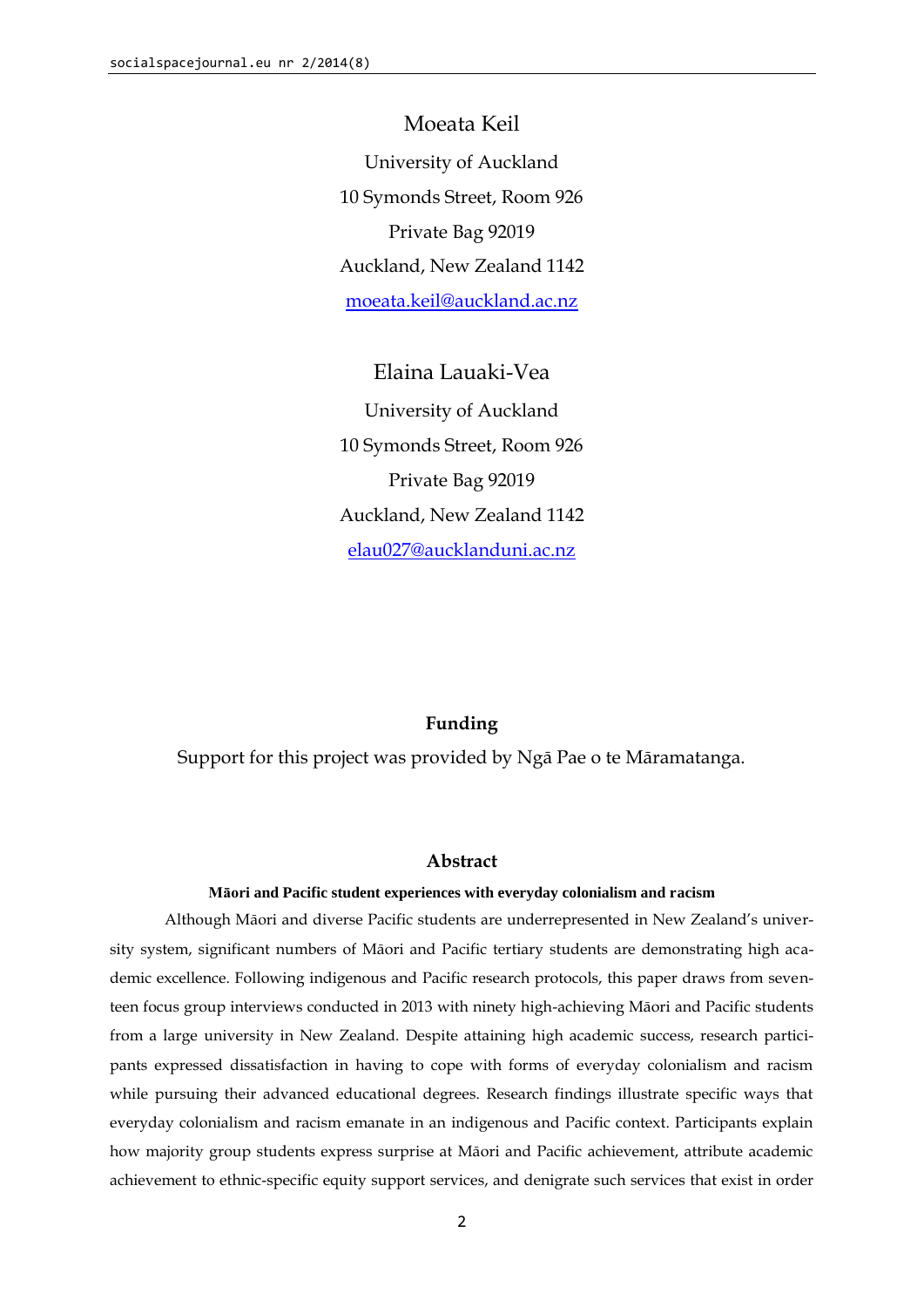to offset social discrimination. Additionally, participants offer input into the ways that university culture is largely Eurocentric and marginalising of indigenous and Pacific values. A conceptual map is presented that outlines how resistance to everyday colonialism and racism operates as a protective factor against adverse educational outcomes.

**Key words:** everyday racism, everyday colonialism, indigenous, higher education, Māori, Pacific, micro-aggressions.

#### **1. Introduction**

New Zealand is a small country with a population of roughly 4,300,000 residents (NZ Census 2013) whose indigenous Māori population arrived by way of the Cook Islands between 800 and 1,000 years ago (Underhill et al., 2001). At present, Māori represent 14.9% of an ethnically diverse population. New Zealand is also host to nearly 300,000 Pacific people (7.5% of the total population), which includes residents of Samoan, Tongan, Fijian, Cook Island Maori, Niuean, Tokelauan, and other Pacific ethnicities. New Zealand Europeans, commonly referred to as Pākehā, are the country's majority ethnic group, comprising approximately 60% of the total population, while demonstrating political and economic dominance (Fleras, Spoonley, 1999).

By international standards, New Zealand's education system is high quality, though benefiting from the education system frequently transpires along racialised patterns. In 2008, 85.8% of Asian and 75.2% of Pākehā high school students met New Zealand's standardised graduation qualification, contrasting with qualification rates for Māori and Pacific students, which stood at 50.4% and 62.9%, respectively (McKinley, Hoskins, 2011: 54). E. Curtis and colleagues (2012: 8) add that 'in 2009, only 29 percent Māori versus 54 percent non-Māori students received university entrance at the completion' of high school and across universities in New Zealand, both Māori and Pacific students are underrepresented. For instance, in 2010, only 2.8% of all PhD students in New Zealand were of a Pacific ethnic background (Education Counts New Zealand 2011). Considering these disparities, it is critical that scholarship examine the challenges Māori and Pacific students face in higher education.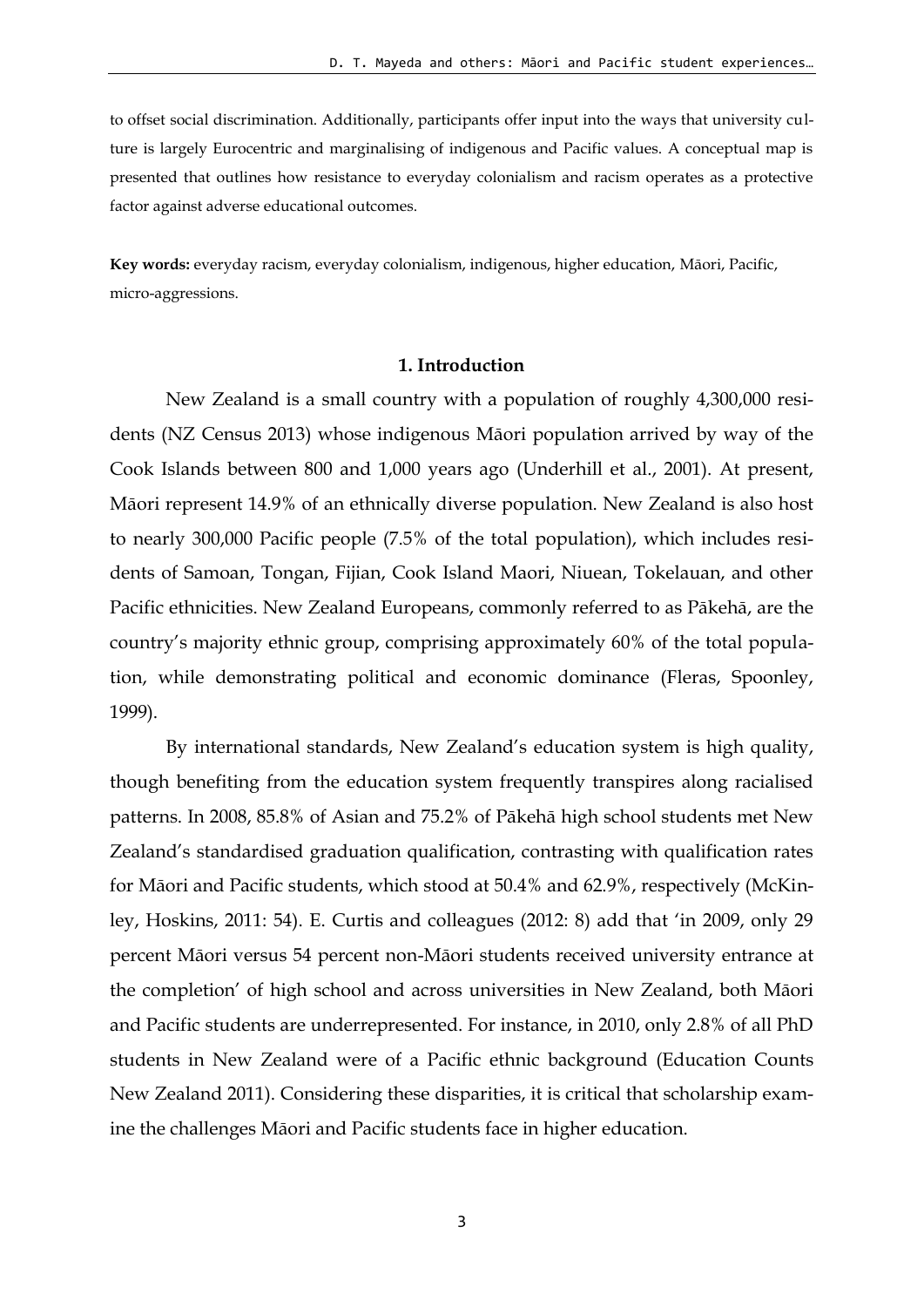#### **2. Every-day racism in contemporary society**

Scholarship has determined that social understandings of race are constructed categories, conveying notions of group dominance and subordination, superiority and inferiority (Cornell, Hartmann, 1998; Omi, Winant, 1994). Transpiring when members of society use their assumptions about race to influence their behaviours, acts of racism are said to carry three important components. At first, one group believes itself to be superior; at second, the group which believes itself to be superior has the power to carry out the racist behaviour; and at third racism effects multiple racial or ethnic groups (Solorzano 1997: 8). Like other social phenomena, racism operates fluidly, changing over time as society alters its tolerance and intolerance for overt racist acts. In decades past, racism was more obvious, often times incorporated into state policies that mandated racial segregation (e.g. Jim Crow laws in the United States, apartheid in South Africa), obliterated culture through forced assimilation (e.g*.* denying indigenous Hawaiians use of their own language in state schools), and aimed to wipe out indigenous populations (e.g*.* forced removal of Aboriginal children from their families in Australia). In most contemporary societies, these forms of blatant, state-based racism have been outlawed or recoded through policies that discriminate along other lines, e.g. anti-immigration legislation.

Suppression of overtly racist laws along with minority group members' advances have led many in contemporary society to believe racism no longer exists or is socially insignificant (Beagan 2003). As T. van Dijk writes, within mainstream circles, overt interpersonal racism is 'considered to be exaggerated or totally out of place for the more moderate or modern […] especially among the elites' (van Dijk 1993: 180). Instead, racism is now believed to be carried out only by fringe, extremist groups, e.g. neo-Nazis.

A growing body of literature, however, argues that racism still functions systemically in society, albeit more obscurely. In 1991, P. Essed described *everyday racism* as taken-for-granted, unintentional behaviours perpetrated regularly by majority group members against ethnic minorities that reify majority superiority and minority inferiority. According to P. Essed, these are 'practices that infiltrate everyday life and become part of what is seen as normal by the dominant group', though dominant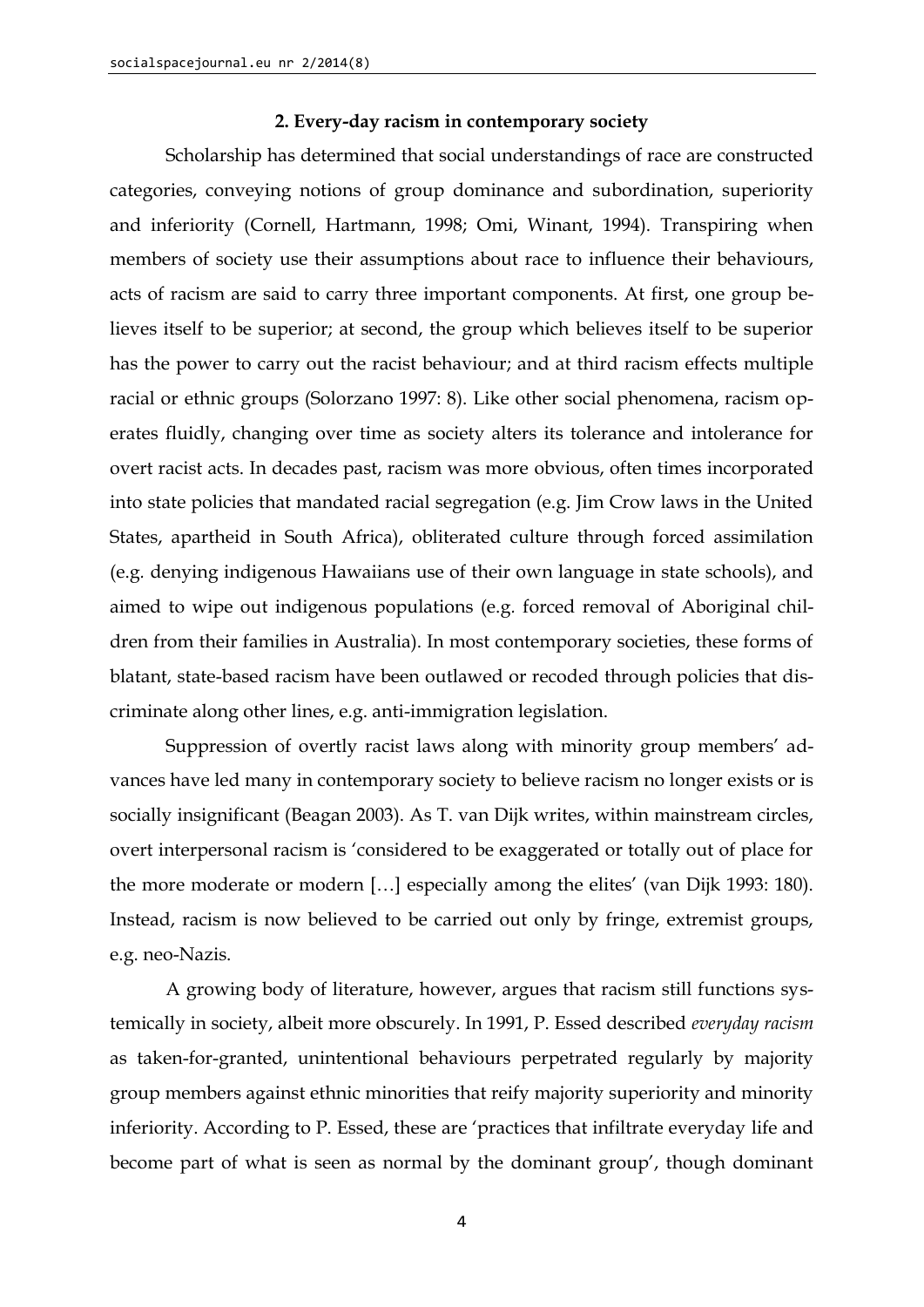group members tend not to define such practices as racist (Essed 1991: 288). Behaviours exemplifying everyday racism include majority group members using patronising language with people of colour, enacting dismissive body language such as eye rolling in response to minority group members' comments, or attributing minorities' success to external factors (affirmative action policies). Ethnic minorities are often keenly aware of these seemingly subtle actions because of their frequency. B. Beagan and J. Etowa describe the regular occurrence of African Canadian women being 'followed, talked down to, treated rudely, and ignored' by white Canadians (Beagan, Etowa, 2009: 289). The power of everyday racism does not lie in any one incident, but in the cumulative effects that wear on minorities, who must employ coping strategies to offset feelings of powerlessness, anger, stress, internalised blame (Beagan, Etowa, 2009; Herbert et al., 2008; Deitch et al., 2003; Essed 1991), and physical health concerns (Wang et al., 2011; Williams et al., 1997).

D. Sue and colleagues have termed everyday racist acts *microaggressions*, defined as 'brief, everyday exchanges that send denigrating messages to people of colo[u]r because they belong to a racial minority group' (Sue et al., 2007b: 273). Like everyday racism, micro-aggressions come in diverse forms, ranging from 'subtle insults delivered through dismissive looks, gestures and tones (verbal, nonverbal, and/or visual) toward people of colo[u]r; often automatic or unconscious' (Sue, Constantine, 2007: 137) to environmental factors, e.g. 'when a person of colo[u]r is exposed to an office setting that unintentionally assails his or her racial identity' (Sue et al., 2007b: 273-274). Key to micro-aggressions is their ambiguity and lack of intentionality that allow perpetrators to remain oblivious of their own racism and its impacts. In turn, 'The invisible nature of racial micro-aggressions to Whites […] lowers empathic ability, dims perceptual awareness, maintains false illusions, and lessens compassion for others' (Sue et al., 2009: 183).

P. Sue et al. (2007b) have further refined a framework that classifies microaggressions into three categories, the first of which is termed micro-assaults; these include actions resembling *old-fashioned* racism that communicate discriminatory intent (e.g*.* racial epithets). Second are micro-insults – actions that unintentionally 'convey rudeness and insensitivity and demean a persons' racial heritage or identity'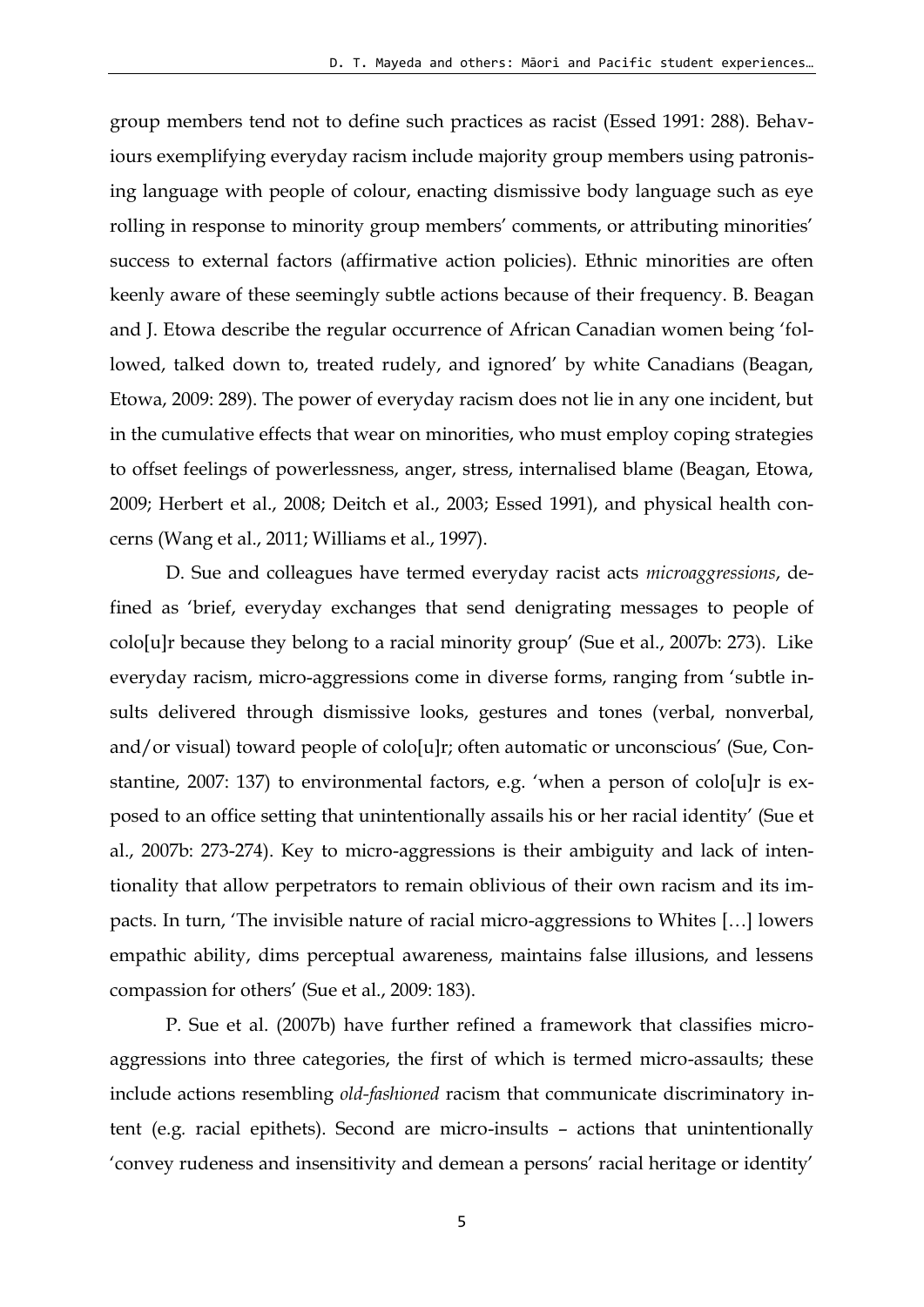(Sue et al., 2007b: 274). Last are micro-invalidations, which occur when majority group members deny that racism impacts people of colour's lives (e.g*.* saying an ethnic minority is overly sensitive about experiencing racism).

Most scholarly work on everyday racism and micro-aggressions has focused on ethnic minorities' experiences in the United States, including African Americans (Rusche, Brewster, 2008; Swim et al., 2003), Latino/as (Yosso et al., 2009; Solorzano 1998), and Asian Americans (Wang et al., 2011; Sue et al., 2007a), though research in the field has also addressed ethnic minorities' experiences in Canada (Beagan, Etowa, 2009; Beagan 2003), Belgium (Billiet, de Witte, 2008), Sweden (Hallgren 2006), and the United Kingdom (Herbert et al., 2008). Although very little research on the topic has been conducted with indigenous peoples, R. Leah (1995) found that Aboriginal women living in southern Alberta, Canada felt dealing with everyday racism was so common that it seemed virtually inescapable, particularly when trying to secure housing and shopping in stores. D. Mellor's (2003) work with Aborigines in Australia found their experiences with everyday racism revolved around being incessant recipients of micro-assaults (racist name-calling), being ignored, avoided, talked down to, and harassed. The present study is the first of its kind to examine every-day racism with minority populations in the Pacific.

It is also important to remember that within settler states, deep colonial histories exist. In New Zealand, the country's indigenous Māori population has undergone British colonialism, dating back to the late eighteenth century. Most Pacific nations experienced colonialism in similar fashion to New Zealand over roughly the same time period, although significant differences exist (e.g*.* a variety of European colonial powers forcibly imposed their systems upon different Pacific nations). According to H. K. Trask (1999: 102-103), in present day society, where colonised sites have gained political independence, neo-colonial relationships emerge. H. K. Trask defines neo-colonialism as, 'the experience of oppression at a stage that is nominally identified as independent or autonomous […] neo-colonialism refers not only to dominant colonial retentions but also to psychological injuries suffered by the colonized that continue to wound our internal and external lives' (Trask 2006: 102-103). To this end, the every-day racism and micro-aggressions that indigenous Māori stu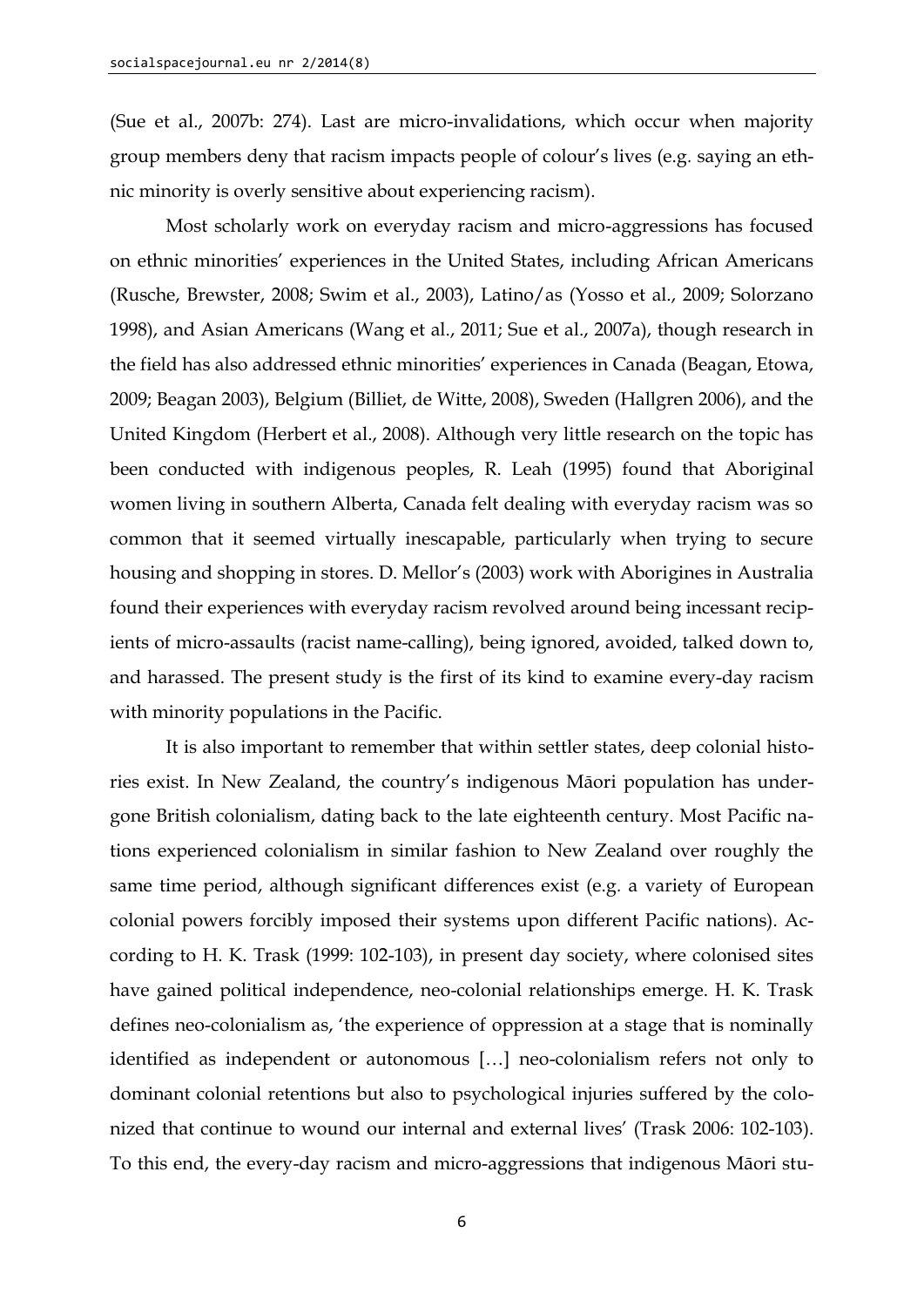dents describe experiencing in this study are termed every-day colonialism. For Pacific students, who come from a migrant background within the New Zealand context, such experiences are aligned with P. Essed's original concept of every-day racism.

#### **3. Methodology**

Between January and April 2013, the research team conducted focus group interviews with high-achieving Māori and Pacific students at a large university in New Zealand. Research participants were selected through a purposive sampling procedure (Vaughn et al., 1996) based on the following two criteria. One, participants were identified through university records as ethnically Māori or Pacific; and two, earned a B or higher grade point average in second semester of the 2012 academic year. In all, seventeen focus groups were conducted with ninety students; 48% of the study participants identified ethnically as Māori and 52% with a Pacific background (see Table 1). This study's primary objective was to identify the key factors that contribute to Māori and Pacific students' educational success in higher education. However, throughout the study when discussing this broad topic, a significant number of participants initiated discussions on coping with racism, serving as the impetus for this article. In other words, when members of the research team asked research participants what has helped them to succeed as university students, a significant number of participants responded independently by stating that they used encounters with every-day colonialism and racism as forms of motivation – working harder to succeed in order to prove their doubters wrong.

Focus group facilitation and analyses blended culturally grounded and western research methodologies (Smith 2012; Vaioleti 2006; Ka'ili 2005). To begin with, the second, third, fourth, and fifth authors come from Tongan, Māori, Samoan and Tongan ethnic backgrounds respectively, have strong familiarity with the Auckland region, and therefore reflect the sample's demographic characteristics. The lead author is half Japanese, half Caucasian from the United States, but spent 15 years in Hawai'i conducting research with Hawaiian and Samoan communities. The focus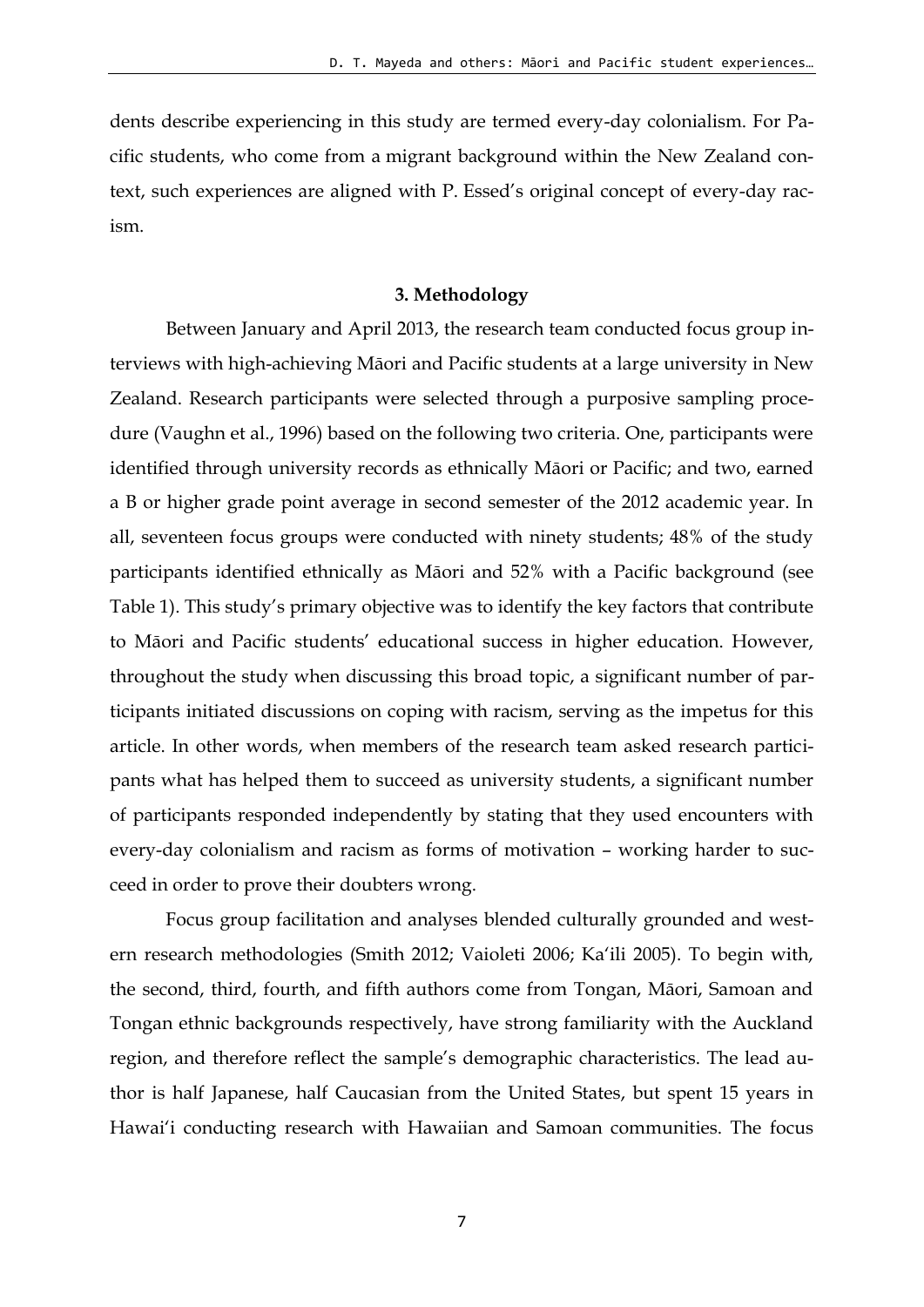| <b>Ethnicity A</b>           | <b>Ethnicity B</b>            | <b>Ethnicity C</b> | <b>Ethnicity D</b> | Male             | Female           | <b>Total</b>                |
|------------------------------|-------------------------------|--------------------|--------------------|------------------|------------------|-----------------------------|
| Māori                        |                               |                    |                    | 4                | 10               | 14                          |
| Māori                        | Cook Island                   |                    |                    | $\boldsymbol{0}$ | $\overline{2}$   | $\overline{2}$              |
| Māori                        | Native American               | Pākehā             | Cook Island        | $\mathbf{1}$     | $\boldsymbol{0}$ | $\mathbf{1}$                |
| Māori                        | New Caledonian                | Indian             | Pākehā             | $\mathbf{0}$     | 1                | $\mathbf{1}$                |
| Māori                        | Niuean                        | Tongan             |                    | $\boldsymbol{0}$ | 1                | $\mathbf{1}$                |
| Māori                        | Pākehā                        |                    |                    | $\overline{4}$   | 9                | 13                          |
| Māori                        | Samoan                        |                    |                    | $\mathbf{1}$     | $\overline{2}$   | $\ensuremath{\mathfrak{Z}}$ |
| Māori                        | Tongan                        | Pākehā             |                    | $\mathbf{1}$     | $\boldsymbol{0}$ | $\mathbf{1}$                |
| Cook Island                  |                               |                    |                    | $\overline{2}$   | $\overline{4}$   | 6                           |
| Cook Island                  | Pākehā                        |                    |                    | $\boldsymbol{0}$ | $\mathbf{1}$     | $\mathbf{1}$                |
| Fijian                       |                               |                    |                    | $\boldsymbol{0}$ | $\overline{2}$   | $\overline{2}$              |
| Fiji-Indian                  |                               |                    |                    | $\boldsymbol{0}$ | $\mathfrak{Z}$   | $\mathfrak{Z}$              |
| Niuean                       | Pākehā                        |                    |                    | $\boldsymbol{0}$ | $\overline{1}$   | $\overline{1}$              |
| Niuean                       | Samoan                        |                    |                    | 1                | $\boldsymbol{0}$ | $\mathbf{1}$                |
| Pākehā                       | Cook Island                   |                    |                    | $\mathbf{1}$     | $\mathbf{0}$     | $\mathbf{1}$                |
| Pākehā                       | Māori                         |                    |                    | $\mathbf{1}$     | $\overline{2}$   | 3                           |
| Pākehā                       | Samoan                        |                    |                    | $\mathbf{1}$     | $\mathbf{0}$     | $\overline{1}$              |
| Samoan                       |                               |                    |                    | 5                | 8                | 13                          |
| Samoan                       | Canadian                      |                    |                    | $\boldsymbol{0}$ | 1                | $\mathbf{1}$                |
| Samoan                       | Chinese                       |                    |                    | $\boldsymbol{0}$ | 1                | $\mathbf{1}$                |
| Samoan                       | Māori                         |                    |                    | 1                | $\mathbf{0}$     | $\mathbf{1}$                |
| Samoan                       | Māori                         | Pākehā             | Tokelauan          | $\mathbf{1}$     | $\mathbf{0}$     | $\mathbf{1}$                |
| Samoan                       | Niuean                        |                    |                    | $\mathbf{1}$     | $\mathbf{1}$     | $\overline{2}$              |
| Samoan                       | Pākehā                        |                    |                    | $\mathbf{1}$     | $\boldsymbol{0}$ | $\overline{1}$              |
| Samoan                       | Tongan                        | Pākehā             |                    | $\boldsymbol{0}$ | 1                | $\mathbf{1}$                |
| Samoan                       | Tokelauan                     | Fijian             | Pākehā             | $\boldsymbol{0}$ | 1                | $\mathbf{1}$                |
| Samoan                       | Tongan                        |                    |                    | 1                | $\boldsymbol{0}$ | $\mathbf{1}$                |
| Tongan                       |                               |                    |                    | $\mathfrak{Z}$   | 6                | 9                           |
| Tongan                       | Pākehā                        |                    |                    | $\boldsymbol{0}$ | 3                | 3                           |
| <b>Level of Study</b>        |                               |                    |                    |                  |                  |                             |
| Undergraduate                |                               |                    |                    | 23               | 51               | 74                          |
| Postgraduate                 |                               |                    |                    | $\overline{7}$   | 9                | 16                          |
| <b>Faculty Major</b>         |                               |                    |                    |                  |                  |                             |
| Arts                         |                               |                    |                    | 10               | 13               | 23                          |
| Education                    |                               |                    |                    | 5                | 9                | 14                          |
| <b>Business</b>              |                               |                    |                    | 6                | 3                | 9                           |
| Medical and Health Sciences  |                               |                    |                    | $\mathbf{1}$     | 7                | $\overline{8}$              |
| Creative Arts and Industries |                               |                    |                    | $\boldsymbol{0}$ | 7                | $\overline{7}$              |
| Law                          |                               |                    |                    | $\mathbf{1}$     | 5                | 6                           |
| Engineering                  |                               |                    |                    | $\overline{2}$   | $\overline{2}$   | $\overline{4}$              |
| Science                      |                               |                    |                    | $\overline{2}$   | $\mathbf{1}$     | $\mathfrak{Z}$              |
|                              | Double major across faculties |                    |                    | $\mathfrak{Z}$   | 13               | 16                          |
| <b>TOTAL</b>                 |                               |                    |                    | 30               | 60               | 90                          |

## Table 1. Descriptive statistics

Source: Authors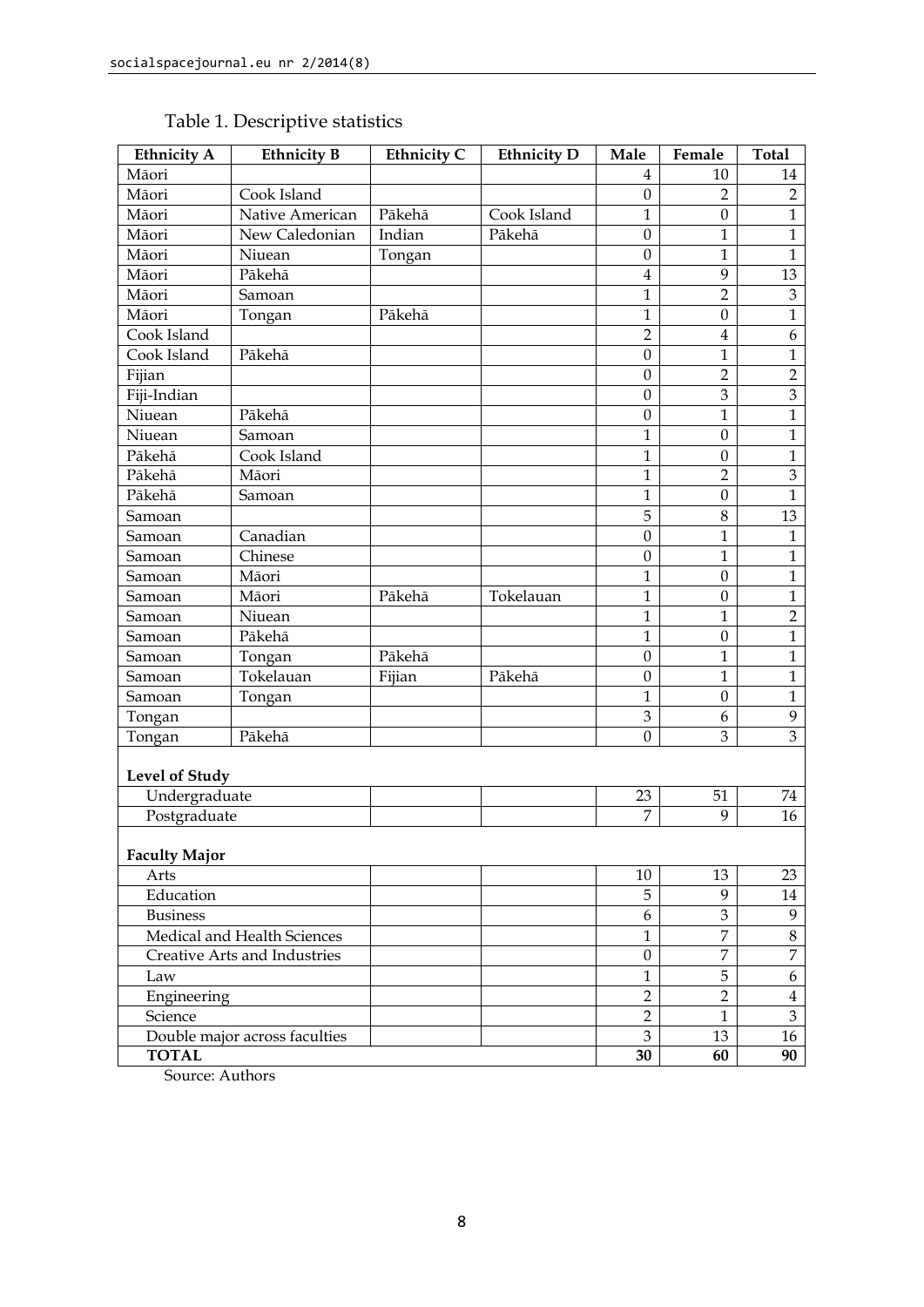groups also followed procedures that minimised power inequalities between researchers and participants (e.g. encouraging participants to ask researchers groups also followed procedures that minimised power inequalities between researchers and participants (e.g. encouraging participants to ask researchers questions, engaging in humour, inviting participants to analyse and disseminate research findings). With participant permission, all focus groups were audio-recorded.

Audio-recordings were transcribed verbatim, predominantly by the third and fourth authors and imported into *NVivo9 Qualitative* software. The entire team contributed to an extensive content analysis to identify the most salient themes emergent from participants' voices on their educational success (Bryant, Charmaz, 2007). These themes have been identified as follows. At first, university and family role modelling and support; at second, culturally embedded learning practices; and at third, resistance to racial discrimination (see Mayeda et al., 2014 for a richer discussion on all three themes and the study's methods). Research procedures were approved by the University of Auckland Human Participants Ethics Committee.

The following discussion draws from the broad theme on resistance to racial discrimination. As described previously, to avoid discussion on negative topics, the research team planned not to ask participants about experiences with racial discrimination as they may relate to educational success. However, in the first focus group, after being asked what helped participants to succeed as university students, a Māori participant autonomously stated that his educational motivation stemmed from wanting to prove one of his past high school teachers wrong who had told the student he would not succeed in school because he was *brown*. Through the first ten focus groups, the research team refrained from initiating discussions on every-day racism and colonialism. Still, participants continued to raise the topic themselves, stating that part of their educational success was grounded in an ability to cope with these forms of discrimination. In terms of a grounded theory approach, this theme was very much emergent (Glaser 2002). As part of the iterative research process, beginning with the eleventh focus group, the research team began asking about experiences with racial discrimination. Data in the ensuing section are drawn from these pro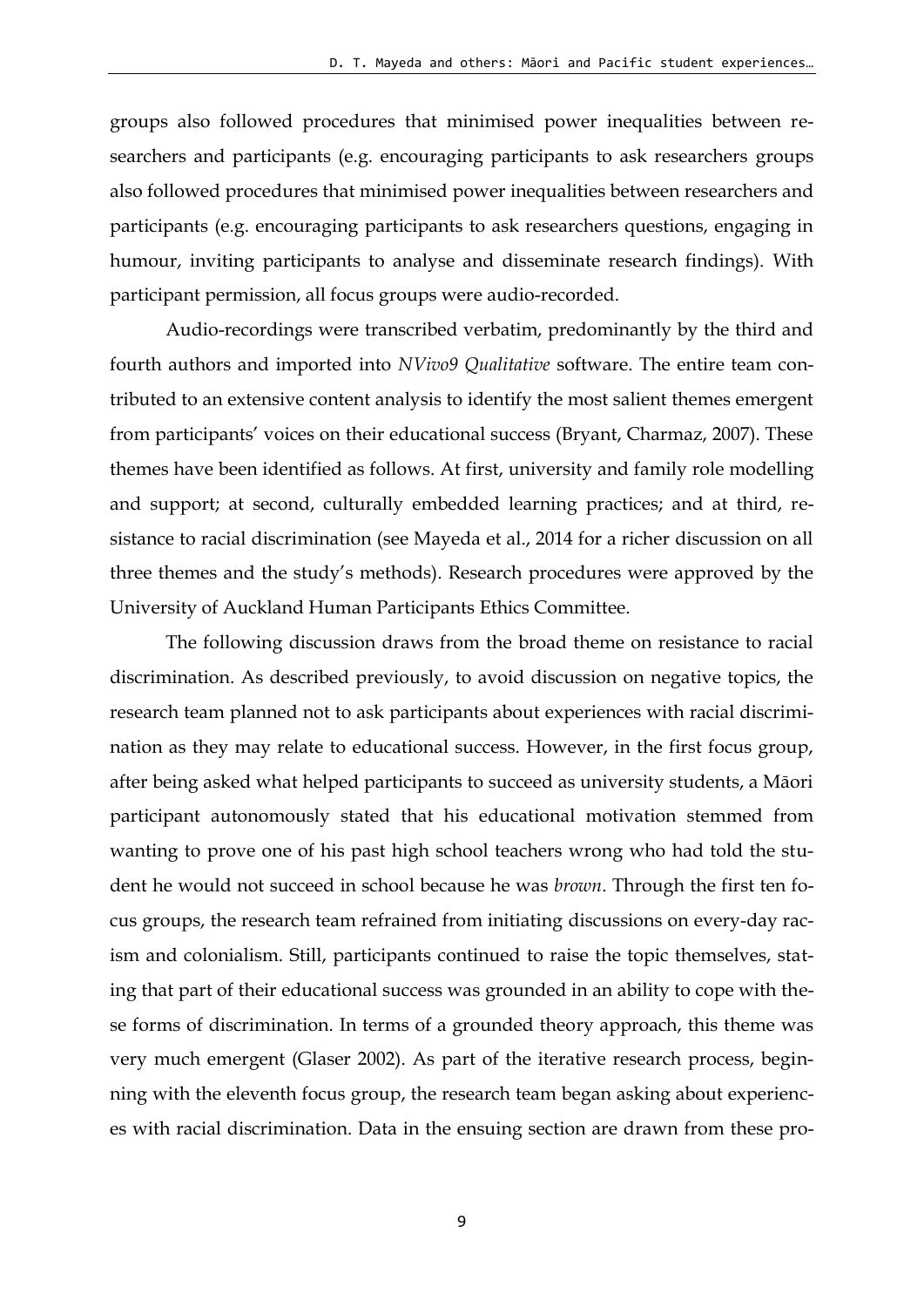voked and unprovoked discussions on every-day colonialism and racism within the university setting.

#### **4. Results**

#### **4.1. General remarks**

Participants did not raise examples of micro-invalidations. However, it was common for participants to discuss cases of micro-assaults, micro-insults and a category termed here, macro-exclusions. Micro-assaults and micro-insults materialised within a context of two broad domains – majority group students (namely Pākehā) showing surprise at Māori and Pacific students' academic success, and resistance to ethnic-specific equity programmes for Māori and Pacific students. Macro-exclusions occurred a bit more abstractly within the university's broader institutional structure, reflecting environmental exclusion of Māori and Pacific culture.

#### **4.2. Surprise at Māori and Pacific student success**

Being high-achieving students, study participants stated repeatedly how majority group students communicated surprise when learning of their high academic marks. Participants who were seen as more discernibly Māori or Pacific – because, for instance, they had darker skin complexion, dressed in a particular type of attire, and/or spoke a certain way – frequently had to endure other students' astonishment when they learned of the Māori and Pacific students' high academic standing, as illustrated by a female Tongan undergraduate participant in Medical and Health Sciences: 'They're, really shocked to see that you could achieve something'. In another focus group, a participant described how majority group students often assume that due to her ethnic background, she was not already accepted into the law programme: 'When you meet people for the first time, even students around uni and they're like: Oh what are you studying? Then you're like: Yeah, doing law and stuff. And then they immediately say: Oh first year? Are you still trying to get in? […] It just sucks cause no matter where you go, I guess it's kind of empowering because you just wanna break the stereotype […] and just be like: Nah bro stop thinking like that. But the majority of the time it just sucks' (Tongan undergraduate female, Arts and Law).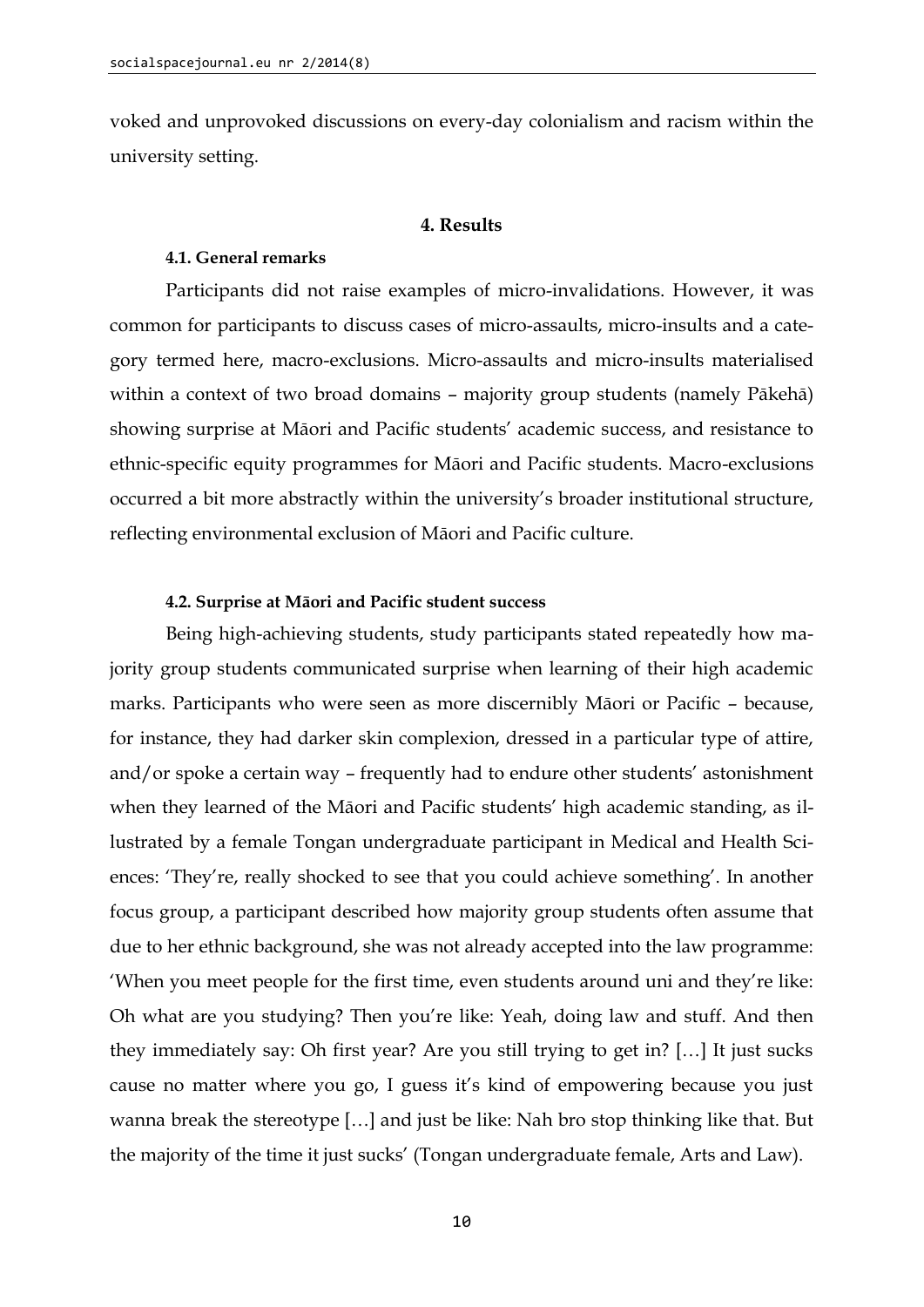As this student describes, it is not only that majority group students are surprised at Māori and Pacific student success, but that they are not expected to be successful, thereby reaffirming racialised perceptions of inferiority. This particular student has learned to cope with this common micro-insult by using it as a teaching opportunity for those unknowingly committing every-day racism. However, as she intimates at the end of the quote, incessantly dealing with such discrimination leaves a kind of *wear and tear* on her morale, exhibiting what W. A. Smith, M. Hung and J. D. Franklin (2011) call *racial battle fatigue*, where ethnic minorities tire from having to cope with the persistent psychological and physiological stressors connected to every-day racism .

Students who were less visibly Māori or Pacific dealt with a different kind of micro-insult when majority group students learned of their ethnic heritage. In some cases, micro-insults happened if the Māori or Pacific student had fairer skin, in other cases, when mainstream students had not yet seen the Māori or Pacific student in person. But the every-day discriminatory message was the same, expressing a surprise that a high-achieving student could be Māori or Pacific: '[T]hey always tend to be shocked when they learn I'm Māori because they're like: You're succeeding and you have a really good academic record […] [T]hey just jump to assume that I'm not Māori because I'm succeeding and that's just strange to me' (Māori undergraduate female, Creative Arts and Industries).

Another participant explained how majority group students' demeanour changed once they found out she was Māori, and that they subsequently labelled her as a *properly* Māori student: '[M]ainstream students, will sort of be really nice to me and then they'll all of a sudden kind of just click and be like: Wait no, she's quite properly Māori, and then they immediately sort of step back and stuff and say: Oh, I didn't realise you were so cultural […] It's just kind of, just sad really [another participant agrees], that sort of thing is so pervasive' (Māori undergraduate female, Law).

Study participants across a range of disciplinary areas expressed similar experiences, having to cope with the repeated expectation that their ethnicity was incompatible with scholarly success. In other cases, participants' academic success was at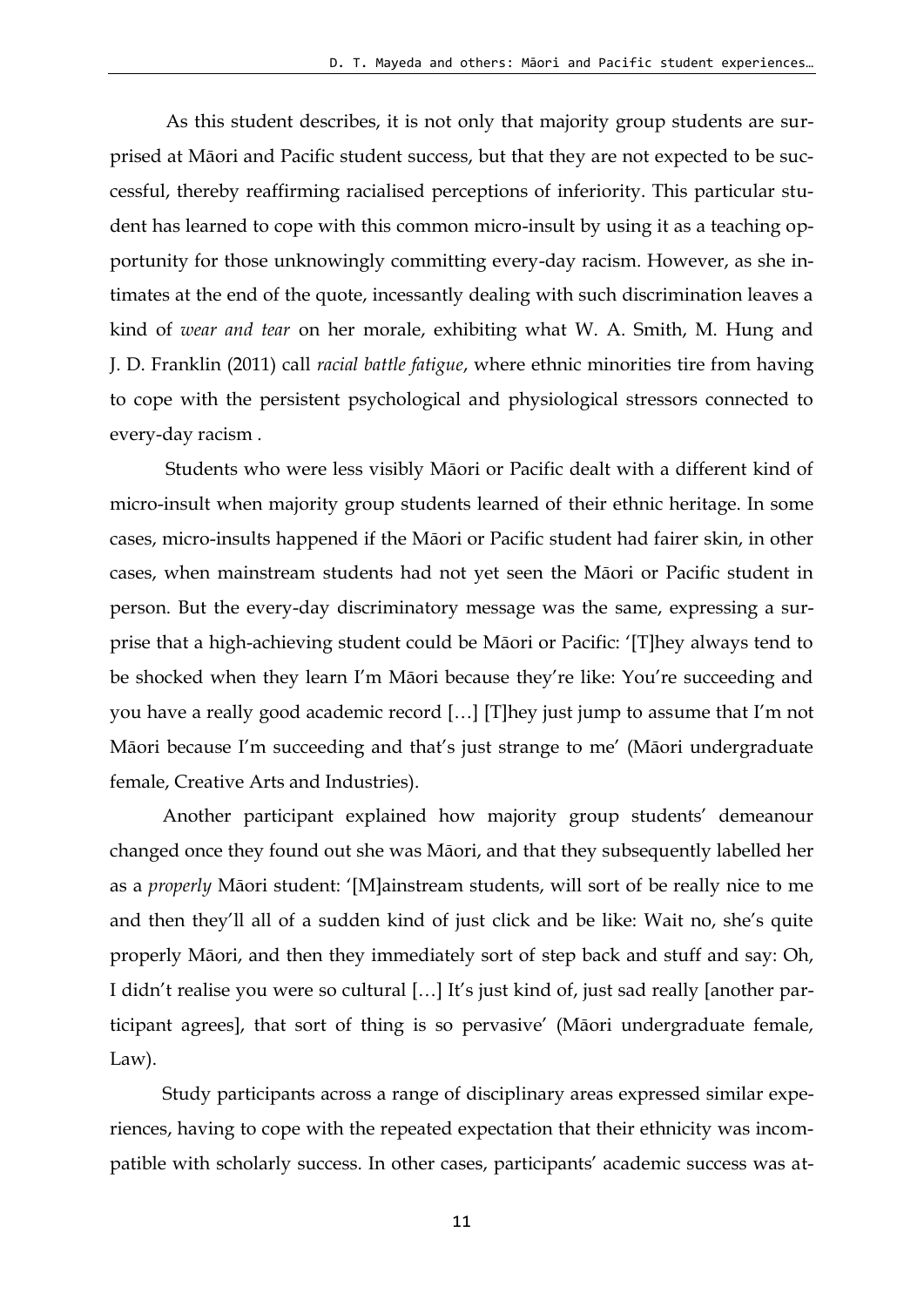tributed to assistance via preferential treatment, as some majority group students thereby invalidated Māori and Pacific students' capabilities. 'I did a Māori paper and I did quite well in it and people would say I only did well because I've got a Māori first name and last name […] so [lecturers] obviously give me more points for them [other participants agree], which was really hurtful' (Māori undergraduate female, Medical and Health Sciences).

Though most majority group students were not said to express surprise when interacting with study participants, enough did – and did so regularly – that the experiences described above were said to be part and parcel of university life. Unfortunately, even more common and typically more insidious were micro-aggressions directed towards ethnic-specific equity programmes reserved for Māori and Pacific students.

#### **4.3. Resistance to Māori and Pacific student equity programmes**

Although not said to be extremely common, study participants stated that, on occasion, they were victims of *old-fashioned* micro-assaults. One student described an incident that occurred while she was volunteering during her university's orientation week: '[T]he person asked me where I was from, because for some reason he thought I was Indian and I said: No I'm Māori. And then he was like: But wait you don't have a Māori accent and you're not fat enough to be Māori' (Māori undergraduate female, Medical and Health Sciences).

Most micro-assaults, however, were made by majority group students in reference to university support systems that Māori and Pacific students could access in part because of New Zealand's Treaty of Waitangi. Developed by the British in 1840 and initially signed by only a small fraction of Māori chiefs (Mikaere 2011), the Treaty of Waitangi is New Zealand's principle and official document 'by which the British Crown acknowledged certain rights to the various Maori tribes who occupied the islands of New Zealand' (Stokes 1992: 176).

With regard to the Treaty itself, a Māori undergraduate male in Education reported that a Pākehā student said to him: 'The Treaty of Waitangi is stupid. Oh, why do you speak Māori. It's unfair, you get to do all this stuff. You get A's, the only rea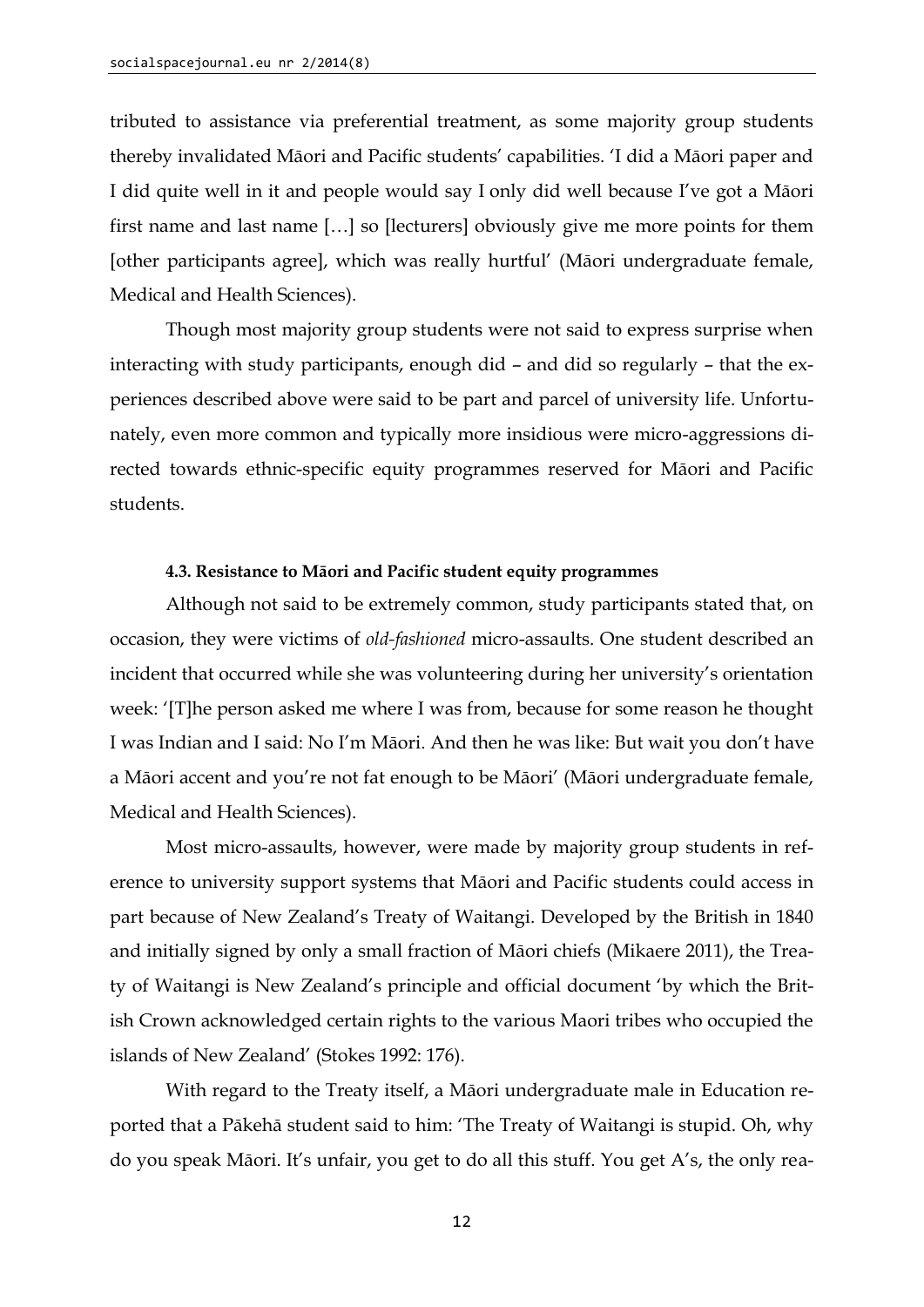son you do is because you're Māori'. In another group, participants expressed similar experiences having to absorb micro-assaults, as seen in the following exchange:

Student 1: 'They're like, It's your fault the Treaty of Waitangi, your people did this […] Māori people screwed over the government'. (Māori undergraduate female, Creative Arts and Industries).

Student 2: 'Okay, that is racism in the law school, that is definitely the attitude toward it'. (Māori postgraduate female, Law).

Student 3: 'Welcome to our world'. (Samoan postgraduate male, Business).

In another discussion a participant added: 'A massive sigh goes out in the lecture' when support services for Māori and Pacific students are announced. In reference to some majority group students' distain for such services, a Māori undergraduate female in Education from another group stated: 'European people are like: Well, why is it just you guys? Why isn't it us? Why can't we go? […] Oh you guys are going to your Māori thing, you know'. And a Tongan female student in Law added that online discussion boards were a space where some majority group students demeaned Māori and Pacific students and the services they received: 'This middle-class white guy was just like: Oh I'm so angry, why is there a Pacific Island space, why not make a white man space? Why can't brown people just work as hard as we do?' And finally, when Māori and Pacific content, like that focused on the Treaty of Waitangi, were integrated into lectures with greater sensitivity by instructors, those topics could be met with backlash from majority group students, as happened in one participant's commercial law class: '[W]e were going over the Treaty, and even then it's like you [another participant] said, a lot of people were like: This isn't relevant to today's law, […] it's something I've sort of struggled with because it was the only time that my culture came up in my class and I was really excited' (Māori undergraduate female, Business). Such statements that dismiss the Treaty of Waitangi's importance to present day New Zealand and denigrate Māori and Pacific student services convey clear sentiments of everyday colonialism and racism.

Yet the most common micro-assaults that students experienced revolved around some majority group students' assumption that Māori and Pacific students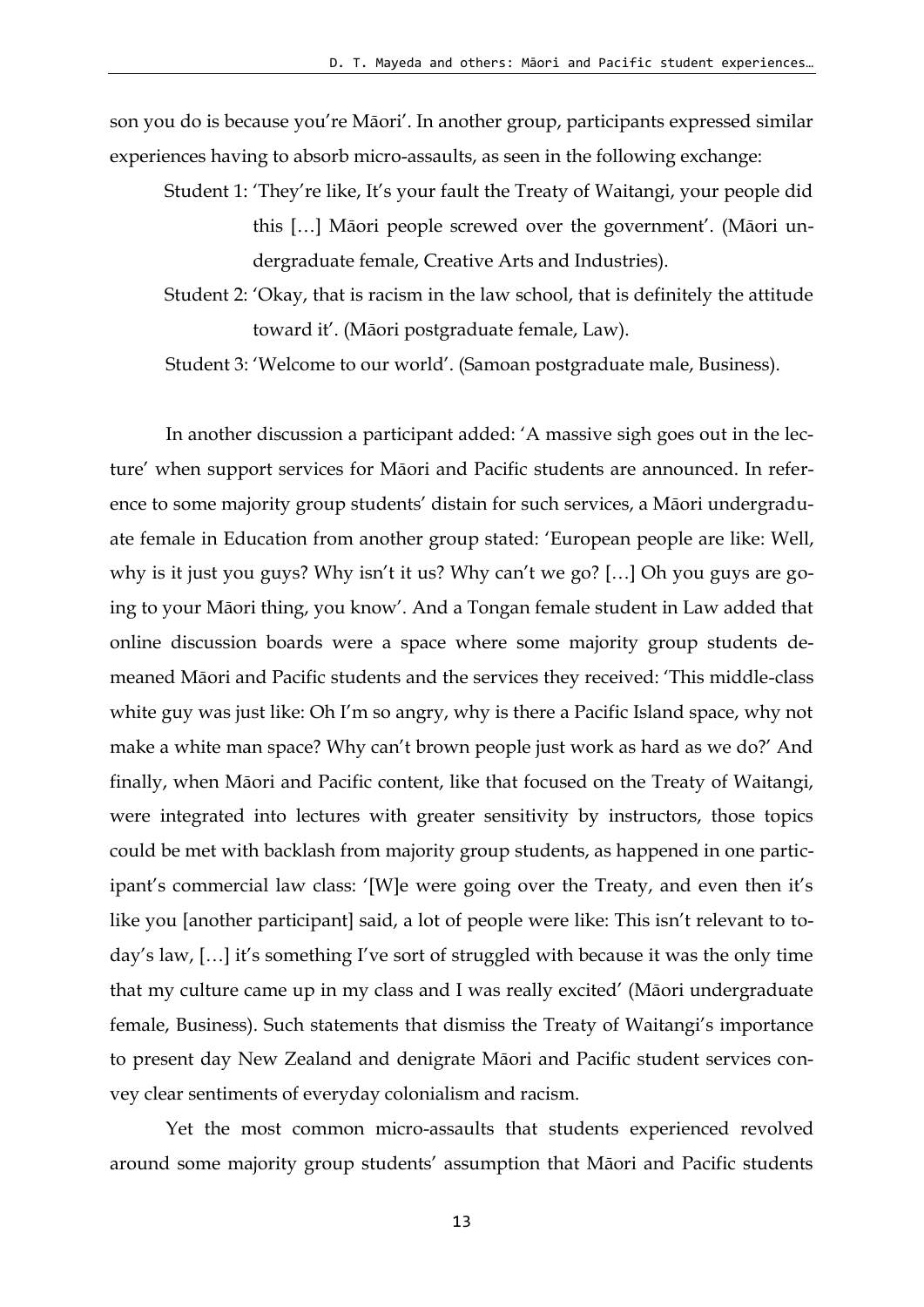were unqualified and only granted admission to university through affirmative action schemes or via supposed widely available ethnic-specific scholarships. As seen in the following contribution from a Māori student in the Medical and Health Sciences, this participant first explains that she was not said to be deserving of being in the academic programme, and subsequently that she was not deserving of having a job in the medical field because of her ethnic background: 'A lot of my class didn't know I was Māori, and then when they found out I was part of [an equity-based programme], I think they were kind of a little bit […] [thinking] I wasn't as deserving of my place. I got told the only reason I got a job was because I was Māori, which is not true at all. Like, that's what everyone was saying: Oh [she] only got the job 'cause she's Māori. I worked my arse off to get that job. It kinda sucks 'cause you put so much effort in […] If I was a bad nurse they wouldn't hire me, even if I was full Māori' (Māori undergraduate female, Medical and Health Sciences).

Research participants stated that contrary to majority group students' perceptions, they had to work harder to receive deserved recognition as strong students. And as the following student summarises, actions by majority group students are not discriminatory in an obvious sense, but the open resistance by some majority group students to ethnic-specific equity services operates covertly enough so that perpetrators of racist micro-assaults can claim behaving without bias, while simultaneously perpetuating colonial and racist stereotypes: 'I think the real root of Māori and Pacific struggle is just the stereotype itself. There are all these extra programmes that we have [...] and you can see that it helps a lot of students. But also [...] you heard people say Māori get free university. That's not good, that's obviously what the media has represented it as, and that's become a new stereotype for Māori, that Māori need this free stuff and that they are inferior by nature. People may not outright say that Māori are inferior by nature because that's just blatantly racist, but they are going to think it' (Māori undergraduate male, Arts). Clearly, the power of everyday colonialism and racism lies in its ability to covertly perpetuate notions of racialised inferiority over time, under an innocuous façade.

Despite backlash to ethnic-specific equity services, study participants overwhelmingly supported such services, as a Fijian Law student argued: 'The fact is we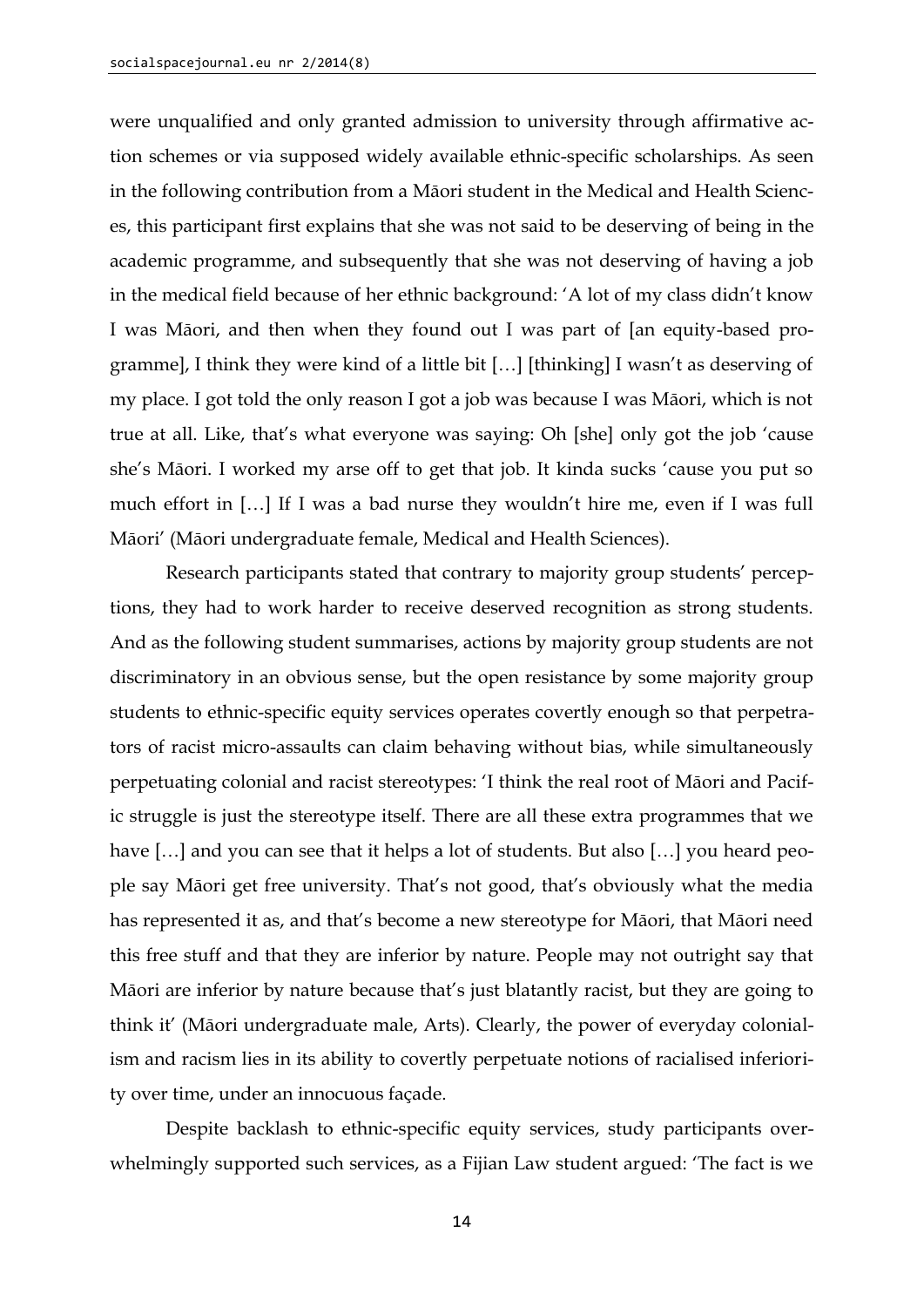deserve these programmes […] look at the stats around here'. In other words, due to ongoing discrimination and consequent disparities, study participants did not feel equity-based programmes should be discontinued. Instead, it was said majority group students' attitudes and behaviours should change. Unfortunately, microassaults and micro-insults were not the only forms of every-day colonialism and racism these students reported.

#### **4.4. Macro-exclusions in a Eurocentric system**

As noted previously, D. Sue and colleagues (2007b) argue that microaggressions can manifest in broader environmental form. To this end, everyday colonialism and racism exist through the widespread absence of Māori and Pacific culture in university curricula or narrowly defined representations that reify existing stereotypes. It is critical to highlight that curricula is developed and disseminated by university instructors and administrators who have greater power than students, and that Eurocentric curricula epitomises the concept of every-day racism in that students consume curricula on an every-day basis. As a form of racism that happens systemically within the university structure through marginalisation of Māori and Pacific cultures, we have termed this form of institutionalised every-day racism, macroexclusions, which manifest in three forms.

First, with few exceptions, university curricula content was said to be largely Eurocentric. As a Māori social work student said: 'If we're to be honest, uni is more white dominated. It's white mainstream'. Participants stated that most instructors make minimal effort to integrate Māori and Pacific issues into their lectures. One participant explained that her disciplinary area of study 'forever has been dominated by white, Protestant thought' (Māori postgraduate, Arts). In other cases students lamented the difficulty in balancing a complete lack of Māori and Pacific content with occasional, tokenistic content that relied on a deficit model (DePouw 2012; Thaman 2003), pathologising Māori and Pacific culture. For example, a Māori law student expressed concern that Māori content was disappearing from a key law course, bothering her because Māori are over-represented in the criminal justice system. Yet in that same focus group another Māori female, also in law, explained: 'See with Law, it's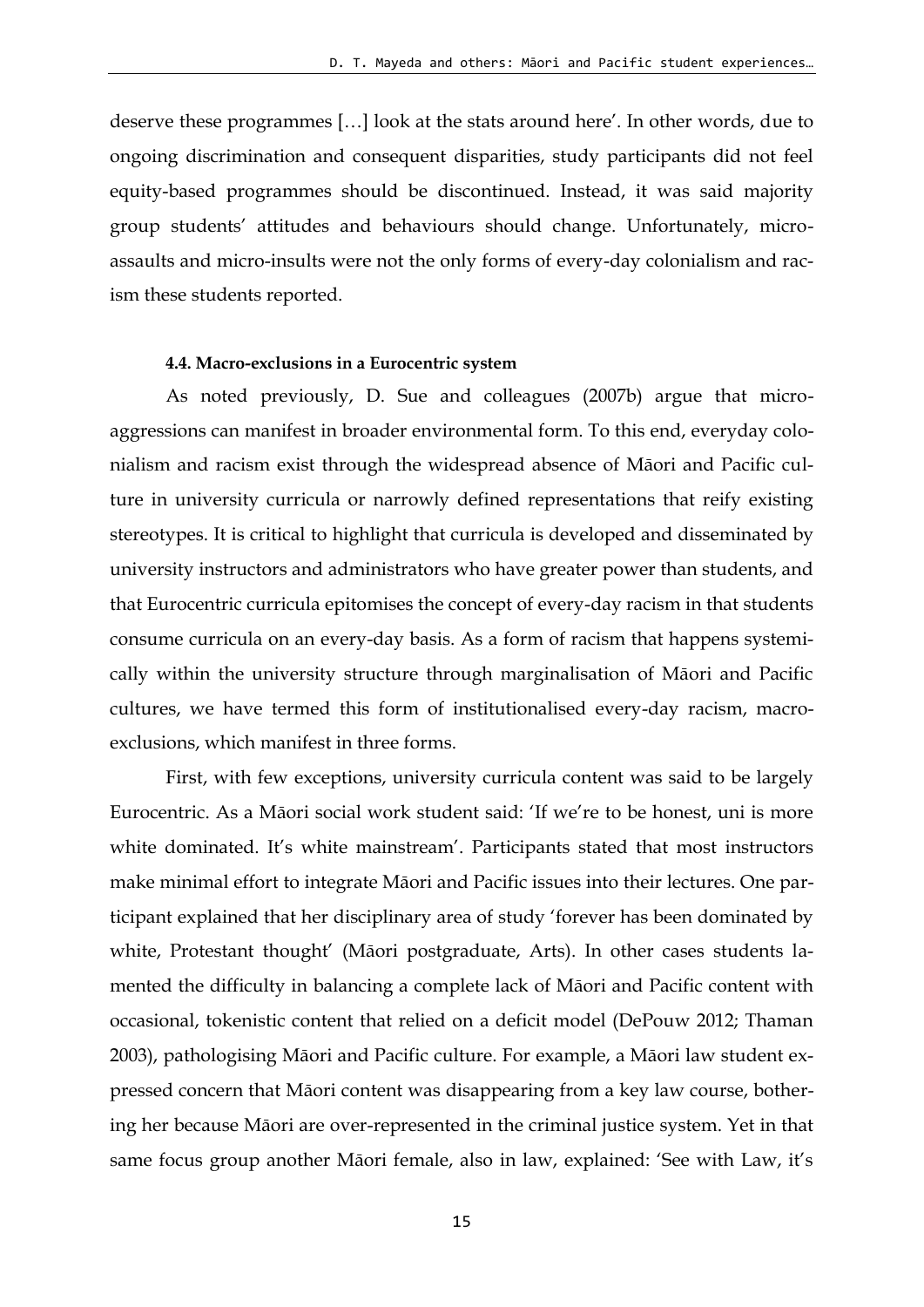always, yes there is a disparity but […] we're criminalised, we're labelled as the criminals'. This is the constructed reality occurring in indigenous students' own homeland.

The second way in which Māori and Pacific students have been excluded on an every-day, macro level within the university is through individualised and competitive pedagogy that is unaligned with Māori and Pacific cultural mores. Participants noticed that the typical teacher-student relationship at the university was distant and indifferent, with too many instructors fixated on research rather than nurturing student development. Focus group participants argued that for Māori and Pacific students, a more culturally-grounded and effective learning environment would involve stronger mentorship through collective learning approaches. It was suggested instructors 'build that relationship within […] smaller groups rather than big lecture theatres' in order to validate students' efforts, rather than remain isolated in their offices (Samoan undergraduate female, Education). To this end, participants recognised their need to adapt in a Eurocentric competitive, individualised learning environment: 'The reality of it is, we're actually in a two-dimensional game. We've got minorities, and dare I say it not being racist, but it's a white man's system. So it's actually challenging ourselves to beat that. And I think for me, that's what it's always been about' (Samoan male postgraduate student, Business).

The final way that Māori and Pacific students felt excluded on a macro level was through a lack of visible role models across the university. Of course, there are Māori and Pacific academic and professional staff on campus, and participants emphasised their importance, serving as critical role models. However, these role models were noticeably under-represented across the university, especially absent in certain disciplines. As a Māori undergraduate in Creative Arts and Industries stated: 'There is no Māori woman, no [female] leaders or whatever'. In a different focus group, a Māori undergraduate Arts student critiqued her discipline's Eurocentric curricula and articulated her desire to increase the representation of Māori teaching staff: 'I'd like to become a lecturer and perhaps introduce more indigenous voices into the department […] because there's no papers on Māori literature and there's only one on Pacific that's taught every second year, so it'd be good to change that'.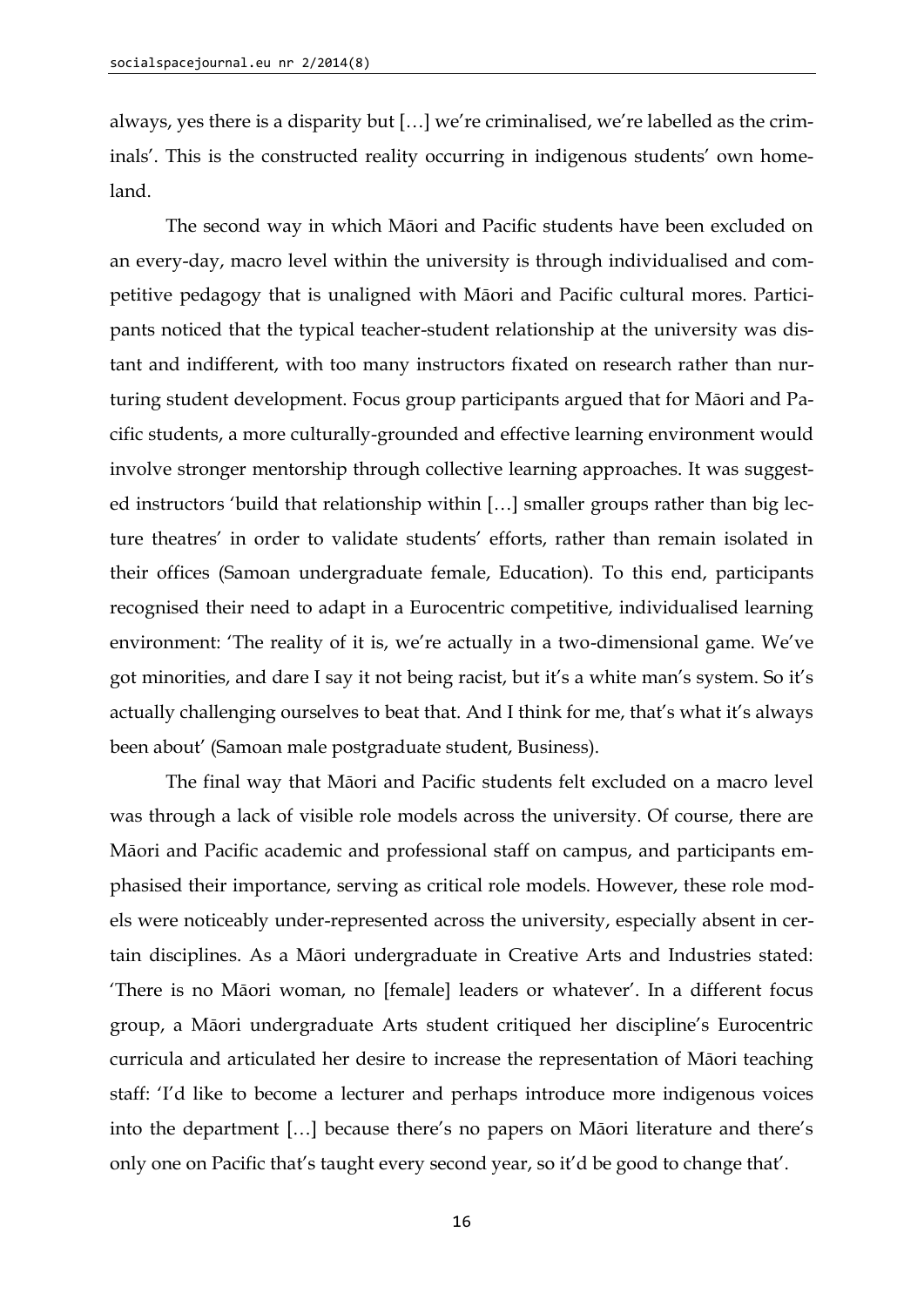The macro-exclusions presented in this section set the stage for the interpersonal forms of every-day colonialism and racism described earlier. By normalising a Eurocentric educational curricula, presenting Māori and Pacific topics predominantly within the context of social problems, encouraging competitive, individualised learning styles, and having a disproportionately low number of Māori and Pacific staff, one can see why some majority group students enact racialised microaggressions – the university centre privileges Eurocentric culture. In turn, anything that threatens white privilege (e.g*.* ethnic-specific equity support systems, curricula addressing the Treaty of Waitangi) is attacked, and Māori and Pacific students who succeed on majority group students' alleged turf are viewed as surprising exceptions to the norm. Hence, as described in previous work emanating from this study (Mayeda et al., 2014), culturally embedded learning practices, family and university role modelling, and resistance to every-day colonialism and racism are factors that enhance Māori and Pacific educational success, serving as protective factors that buffer minority students from the adverse effects of every-day colonialism and racism (e.g*.* feelings of isolation, poor class engagement and attendance, lower pass rates, and premature dropout) – (see Figure 1).

#### **5. Discussion**

A Niuean undergraduate participant in Education described a time when he was on campus, about to catch the bus when a pair of police officers pulled up next to him, questioned where he was from and what he was doing on university grounds. After telling the officers he was from Otara (a lower-income suburb), one of the officers asked: 'You're from Otara and you're studying?' The student's ensuing response demonstrates how every-day racism is pervasive, grounded in power inequalities and has lasting effects on victims, while also showcasing a particular strength: 'Stuff like that just pisses you off, especially with people in authority, they run around with all these stereotypes – Pacific Islanders shouldn't be in school, Māoris shouldn't be getting an education […] When I was sitting on the bus, I was so angry on the way home, like you know, I'm gonna kill you with my success aye. I'm gonna kill you with my grades. I'm gonna kill you with my degree. I don't want to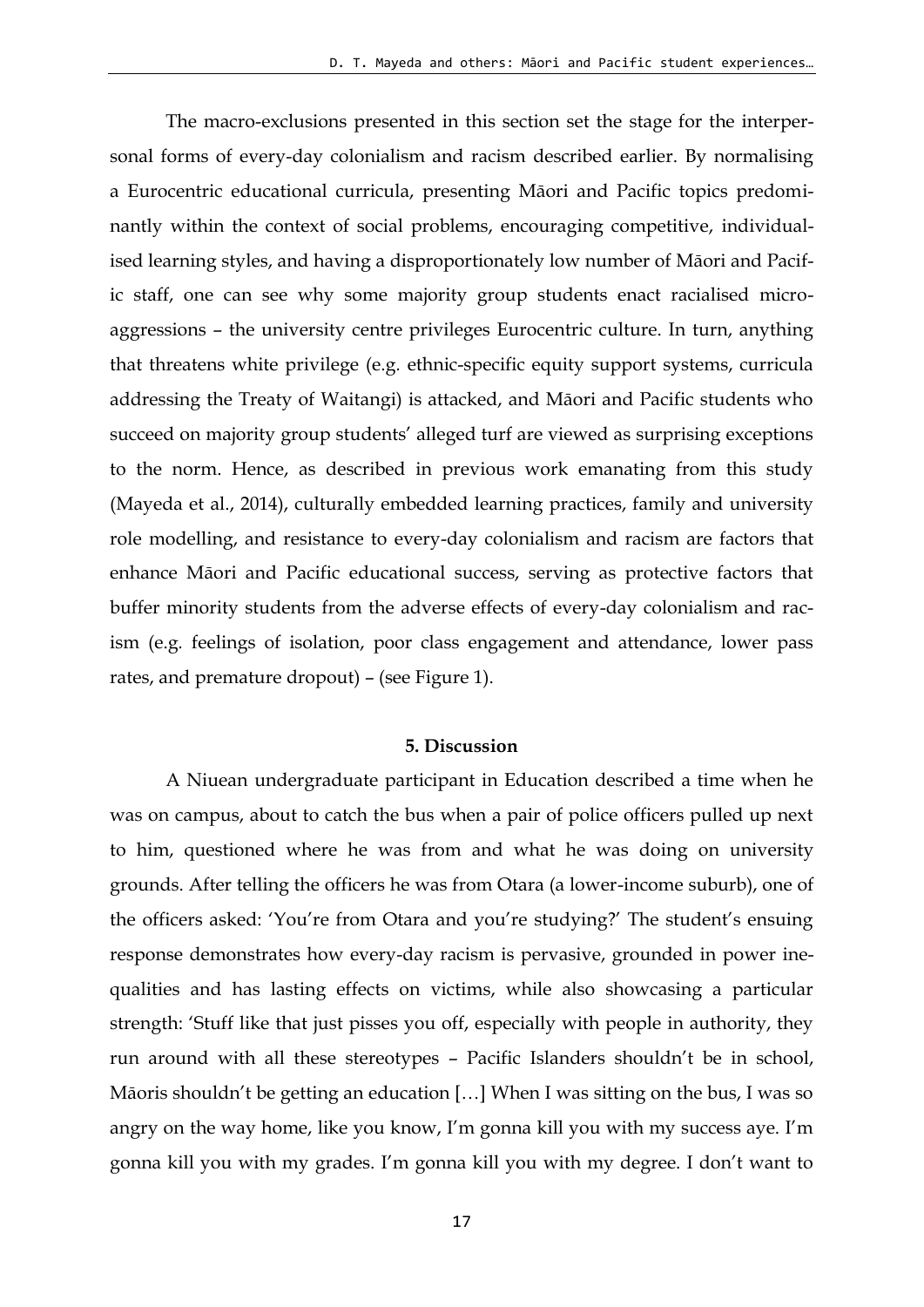kill them [group laughter]. Yeah it's just stuff like that, it motivates me, motivates you to do better'.



Figure 1: Conceptual scheme: every-day colonialism and racism with Māori and Pacific students

Source: Authors

As noted previously, this study's primary objective was to identify which factors assist in high-achieving Māori and Pacific students' academic success. Out of the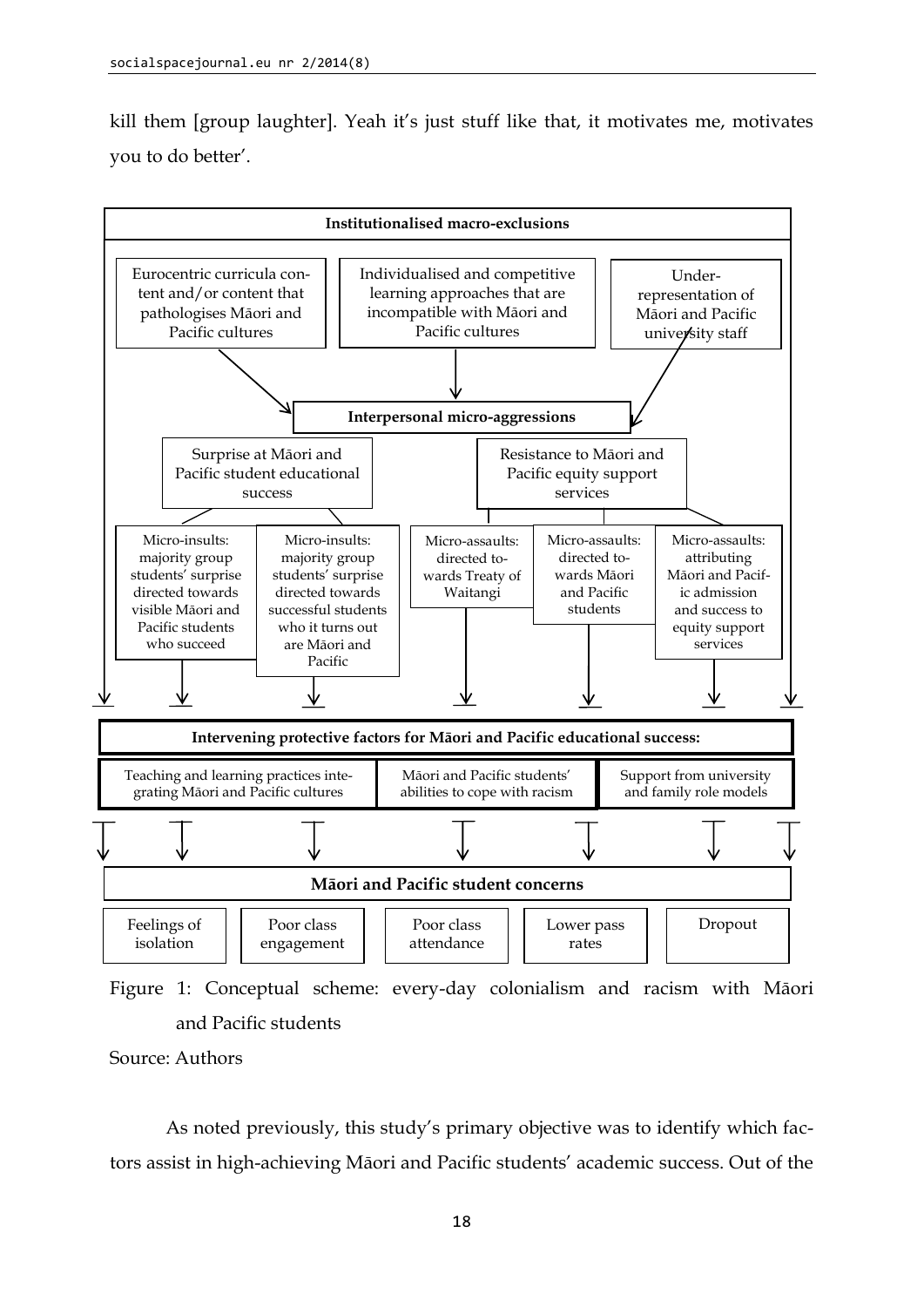study, however, emerged a story on students' abilities to deflect and fight back against different forms of every-day colonialism and racism that they endured in institutional and interpersonal settings.

In many ways, the findings from this study resonate with prior research on micro-aggressions conducted with highly successful students of colour. B. Beagan's (2003) research with medical students in Canada from a variety of ethnic backgrounds demonstrates many of the same themes emergent in the present study. In both studies, the high-achieving students of colour experienced immediate status degradation at the hands of majority group members who would make uninformed and disrespectful assumptions. Also in both studies, the high-achieving students of colour discussed how racialised micro-aggressions were ubiquitous, influencing students to dwell on their victimisation to the extent that it became extremely tiresome.

The contextual difference in the present study lies in its focus with indigenous and diverse Pacific students in a Pacific context. For indigenous students, their general exclusion exposes the different ways that their culture is erased or distorted in their own homeland. This is not to suggest that everyday colonialism and racism are more or less harsh for indigenous students than students from other minority groups, but there is an important contextual difference. To this end it is critical for universities with indigenous students that administrators monitor the ways that indigenous rights are handled in lectures and broader systems. This study, for example, revealed how the Treaty of Waitangi and attendant equity support systems have been identified as sites of opposition by some majority group students, leading to a range of concerns for Māori students and their Pacific peers – feeling isolated on campus, disconnected from lectures, not passing courses, and dropping out. Notably, B. M. J. Brayboy's (2004) work with American Indian students attending elite universities in the United States found some of these same themes. In experiencing consistent racism at the hands of majority group students, Native students felt isolated and took measured efforts to make themselves less visible on campus. Thus, it would benefit university administrations to provide training for instructors on integrating more indigenous and ethnic minority curricula into lecture content, and also how to deliver such content in ways that bolster indigenous and minority students' ethnic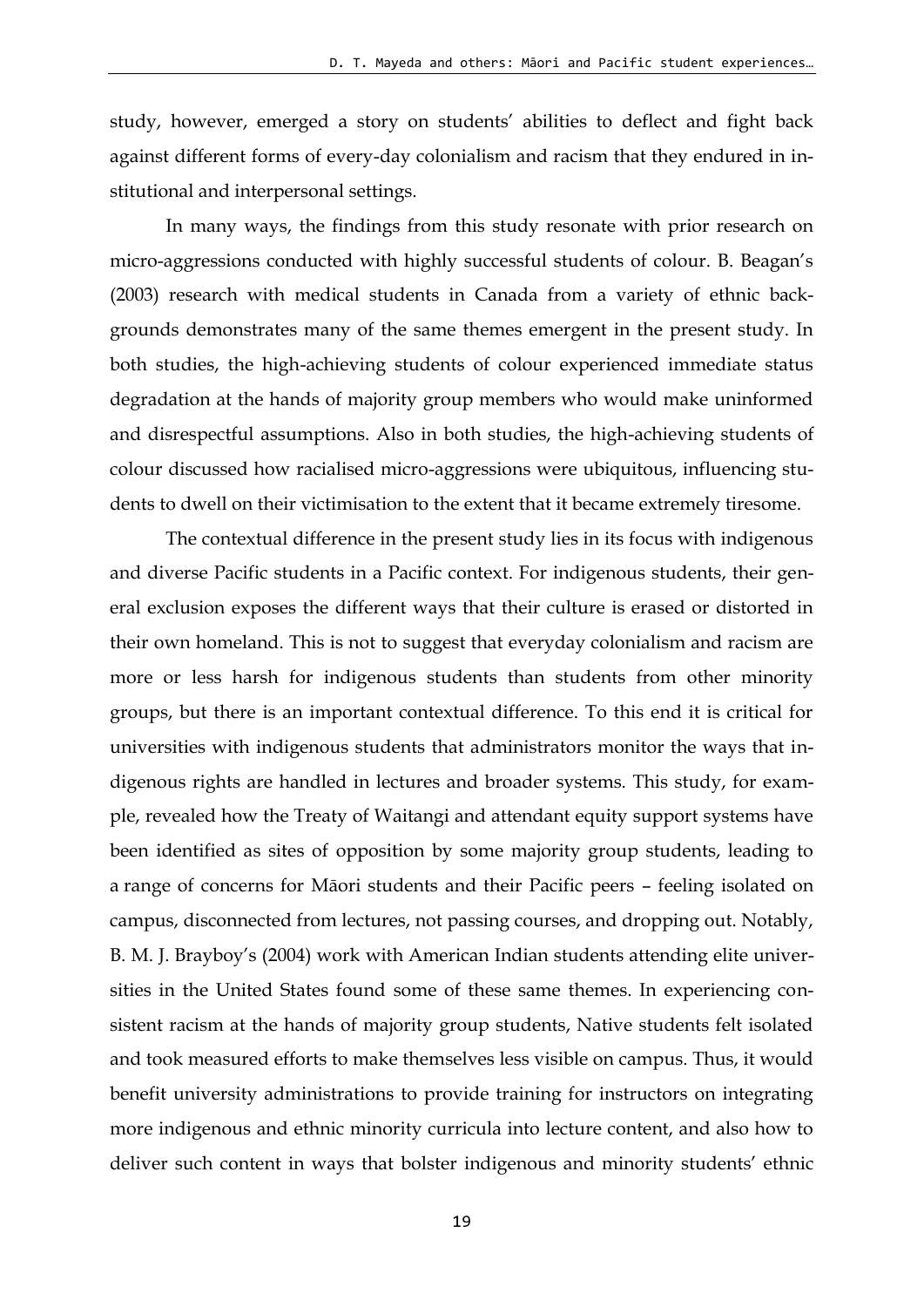identities, and build majority group students' understanding of and support for minority issues. In fact, it is the majority group students whose attitudes and behaviours must shift, such that they recognise their systemic privilege and desist from viewing themselves as racialised victims (Cabrera 2014).

Returning to this study's original aim, it would also benefit universities to implement programmes that reinforce indigenous and other ethnic minority students' educational strengths. As shown in Figure 1, the forms of every-day colonialism and racism inflicted upon Māori and Pacific students are institutional, interpersonal and emanate in multiple forms (see also Yosso et al., 2009: 672-673 for a discussion on institutional micro-aggressions). For the ninety high-achieving Māori and Pacific students in this study, there were a number of factors said to assist in their educational success, including holding a strong, positive cultural identity. Prior research with indigenous peoples (Walters, Simoni, 2002) has identified positive ethnic identity as an intervening cultural buffer that helps offset adverse forms of cultural trauma inflicted upon indigenous peoples. Of course, as individuals, participants in this study were talented and hard working. But from a systems standpoint, many participants in this study also experienced exceptional circumstances within a university setting that countered Eurocentric norms. These exceptions included Māori, Pacific and even non-Māori or Pacific staff who took extra time and effort to mentor the participants, who engaged with their cultures in positive ways, who showed interest in students' families, and who forged creative interdependent teaching methods that did not foster cutthroat individualised competition.

These are the types of intervening protective factors that must be centralised in universities located in neo-colonial settings. As the present study shows, depriving indigenous and other minority students of such support maintains a Eurocentric status quo, thereby facilitating majority group students' campus privilege and their ability to enact racialised, colonial micro-aggressions.

#### **6. Conclusion and study limitations**

Perhaps because the present study's original aim did not entail a focused investigation into micro-aggressions, study participants did not report experiencing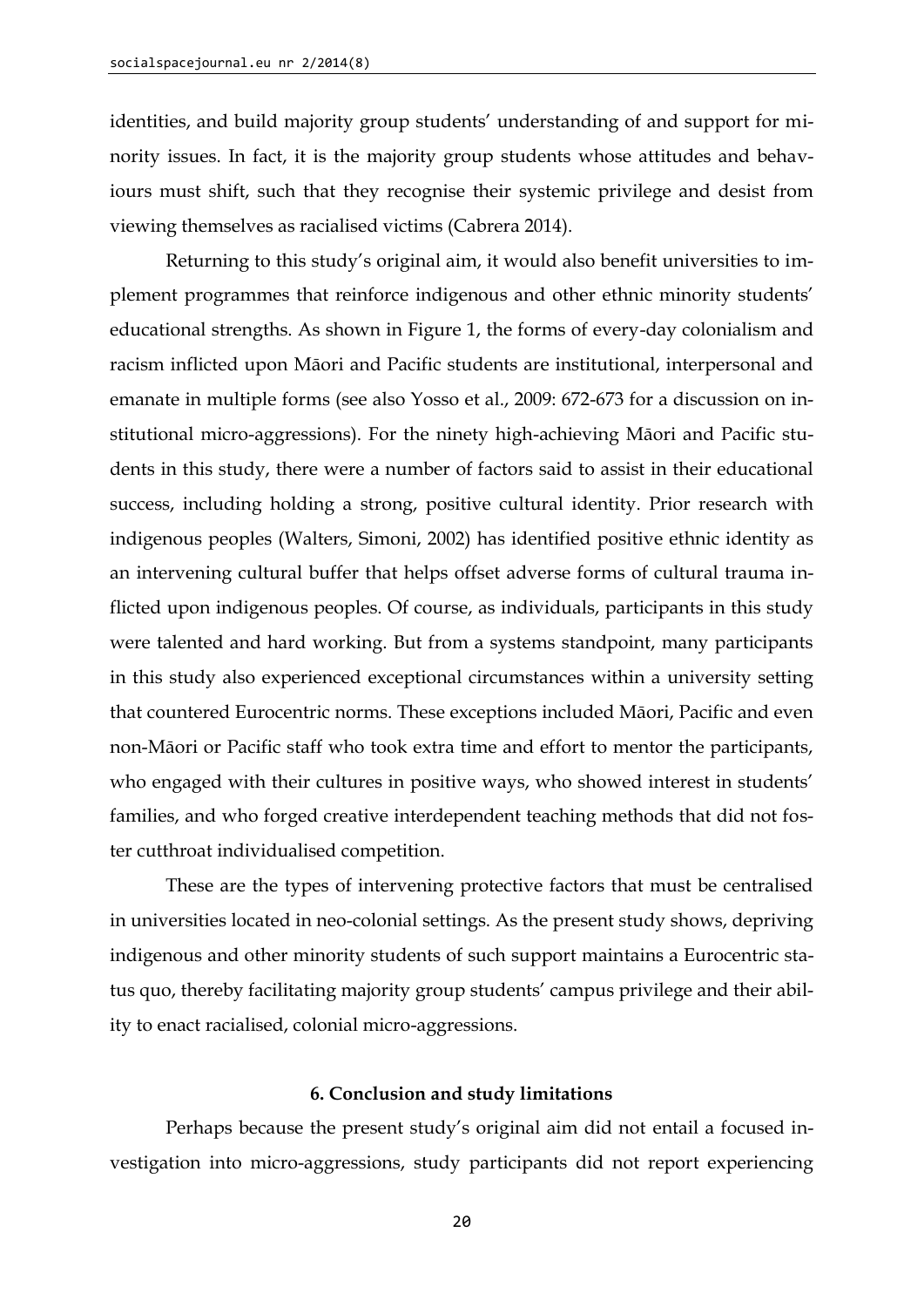micro-invalidations. This does not mean Māori and Pacific students did not experience them. Rather, it is possible the research team did not probe participants sufficiently to uncover that particular form of discrimination. Furthermore, the present study in many ways homogenises a very ethnically diverse group of students, and although the sample is predominantly female, a significant number of males participated in the study. The research team attempted in a number of focus groups to identify differences in perspective by way of ethnicity and sex, but with respect to the topics under study, participants expressed unified opinions.

These limitations notwithstanding, this study is the first of its kind on everyday colonialism and racism with populations in the Pacific. This study also expands the theoretical framework on every-day racism and micro-aggressions within a university context by illustrating how macro-forces (e.g. macro-exclusions) interact with interpersonal discrimination to adversely impact indigenous and Pacific students. Still, as the ninety participants in this study show, ethnic minority students can and do succeed in the face of persistent discrimination. It is up to university administrations and academic staff to alter their curricula and systems so that indigenous and Pacific students can prosper without the burden of fending off systemic discrimination.

#### **7. References**

- Beagan B., 2003: *Is this worth getting into a big fuss over? Everyday racism in medical school.* "Medical Education", 37*,* 852-860.
- Beagan B., Etowa J., 2009: *The impact of everyday racism on the occupations of African Canadian women*. "Canadian Journal of Occupational Therapy", 76, 4, 285-293.
- Billiet J., Witte H. de, 2008: *Everyday racism as predictor of political racism in Flemish Belgium*. "Journal of Social Issues", 64, 2, 253-267.
- Brayboy B. M. J., 2004: *Hiding in the Ivy: American Indian students and visibility in elite educational settings.* "Harvard Educational Review", 74, 2, 125-153.

Bryant A., Charmaz K., 2007: *The Sage Handbook of Grounded Theory*. London: Sage.

Cabrera N. L., 2014: *Exposing whiteness in higher education: white male college students minimizing racism, claiming victimization, and recreating white supremacy*. "Race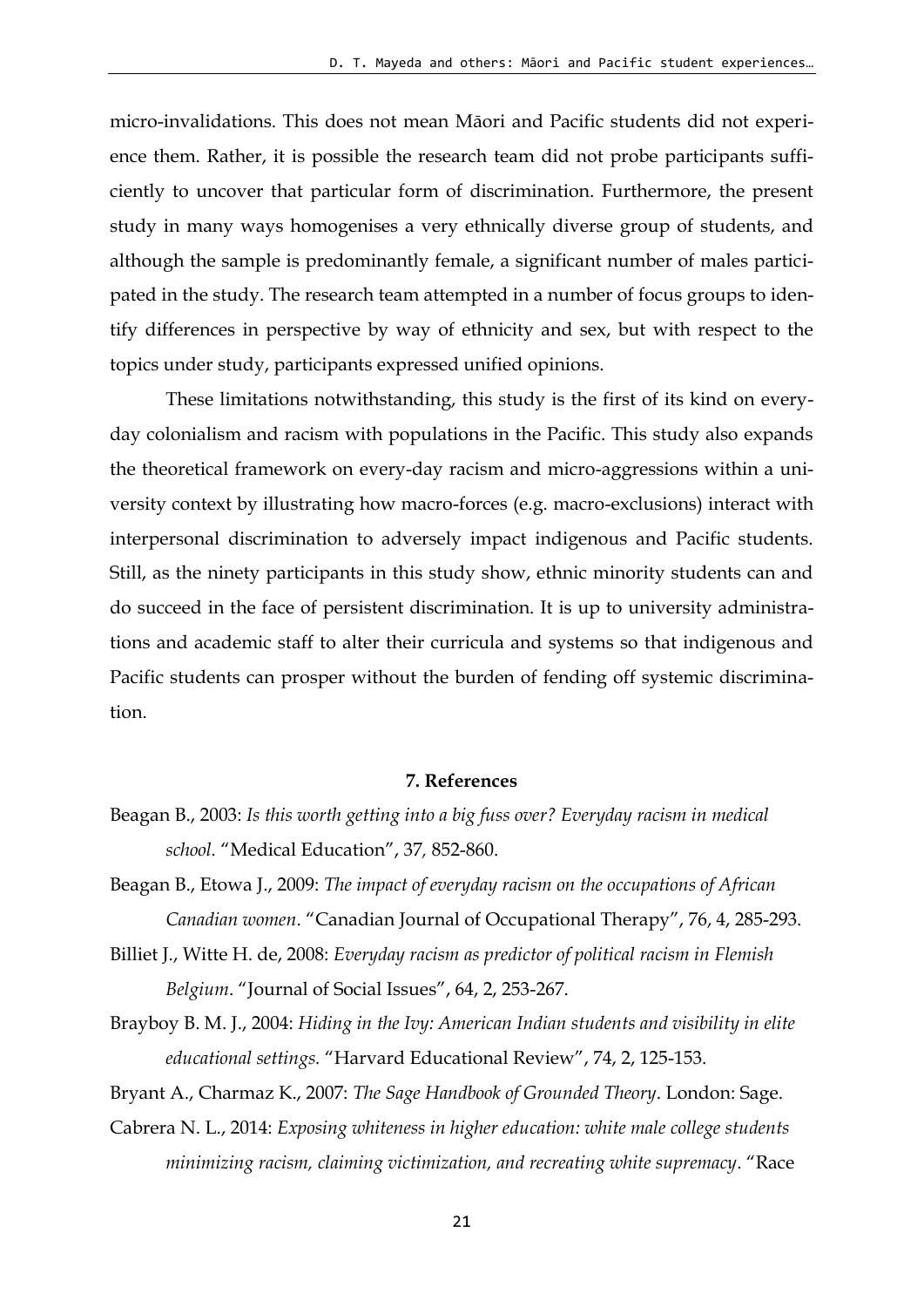Ethnicity and Education", 17, 1, 30-55.

Cornell S., Hartmann D., 1998: *Ethnicity and Race. Making Identities in a Changing World*.

Thousand Oaks, California: Sage.

- Curtis E., Wikaire E., Lualua-Aati T., Kool B., Nepia W., Ruka M., Honey M., Kelly F., Poole P., 2012: *Tātou Tātou/Success for All. Improving Māori Student Success*. Wellington, New Zealand: Ako Aotearoa.
- Deitch E., Barsky A., Butz R. M., Chan S., Brief A. P., Bradley J., 2003: *Subtle yet Significant. The existence and impact of everyday racial discrimination in the workplace*. "Human Relations", 56, 11, 1299-1324.
- DePouw C., 2012: *When culture implies deficit: placing race at the center of Hmong education*. "Race Ethnicity and Education", 15, 2, 223-239.
- Dijk T. van, 1993: *Denying racism. Elite discourse and racism*; in: T. van Dijk (ed.): *Racism and Migration in Western Europe*. Amsterdam: Berg Publishers; 179-193.
- Education Counts New Zealand., n.d.: *Domestic students enrolled in doctor of philosophy degrees by ethnic group 1998-2010*;

[http://www.educationcounts.govt.nz/statistics/tertiary\\_education/research](http://www.educationcounts.govt.nz/statistics/tertiary_education/research).

- Essed P., 1991: *Understanding Everyday Racism. An Interdisciplinary Theory*. New York: Sage.
- Fleras A., Spoonley, P., 1999: *Recalling Aotearoa: Indigenous Politics and Ethnic Relations in New Zealand*. New York: Oxford University Press.
- Glaser B., 2002: *Conceptualization on theory and theorizing using grounded theory*. "International Journal of Qualitative Methods", 1, 2, 23-38.
- Hallgren C., 2006: *Working harder to be the same. Everyday racism among young men and women in Sweden*. "Race, Ethnicity and Education", 8, 3, 319-342.
- Herbert J., May J., Wills J., Datta K., Evans Y., McIlwaine C., 2008: *Multicultural living? Experiences of everyday racism among Ghanaian migrants living in London*. "European Urban and Regional Studies", 15, 2, 103-117.
- Ka'ili T., 2005: *Tauhi va. Nurturing Tongan Sociospatial Ties in Maui and Beyond*. "The Contemporary Pacific", 17, 1, 83-114.
- Leah R., 1995: *Aboriginal women and everyday racism in Alberta: from lived experiences of*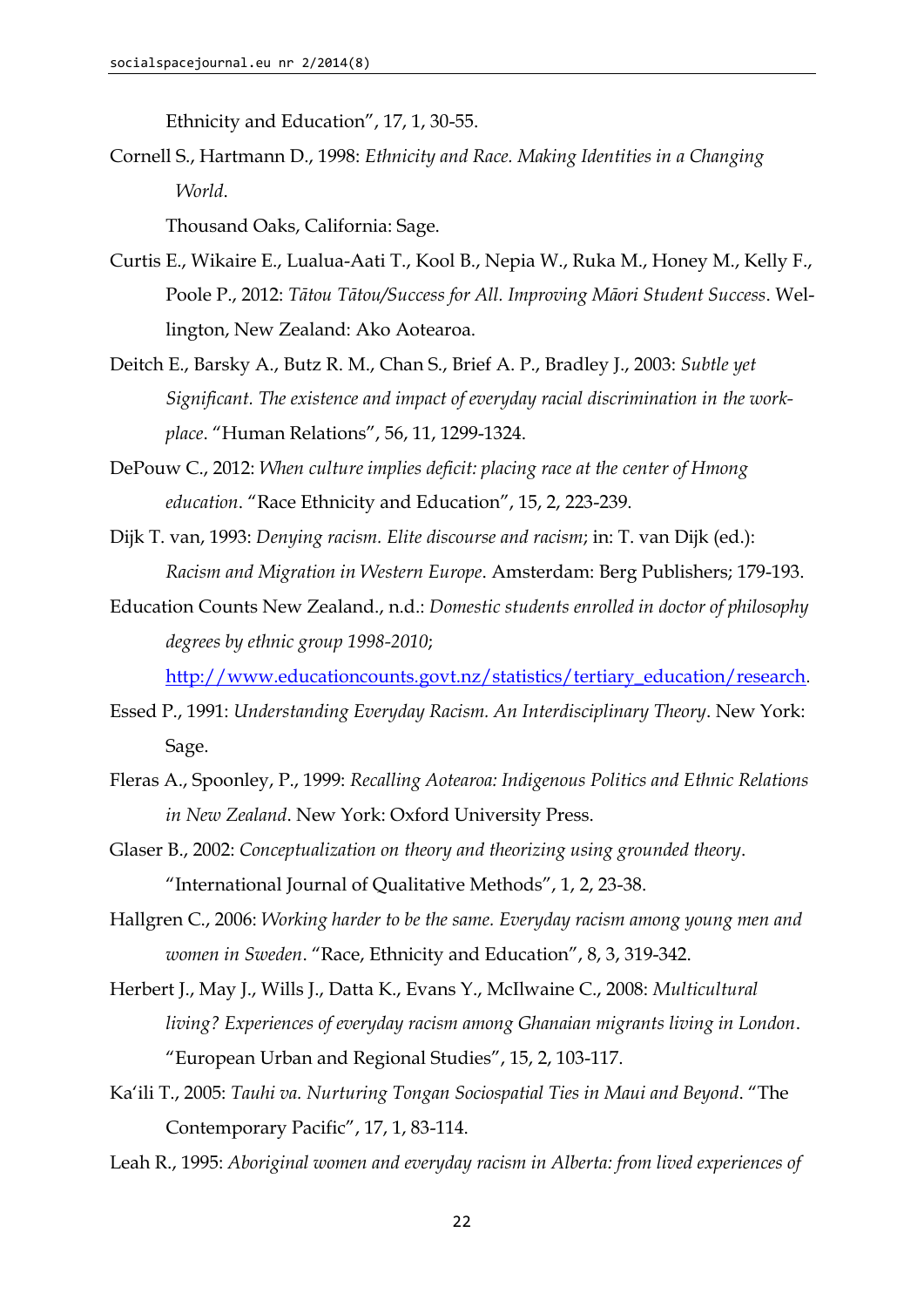*racism to strategies for personal healing and collective resistance*. "The Journal of Human Justice", 6, 2, 10-29.

- Mayeda D., Keil M., Dutton H., Ofamo'oni I., 2014: *Māori and Pacific voices on student success in higher education*. "Alternative: An International Journal of Indigenous Peoples", 10, 2, 165-179.
- McKinley E., Hoskins T., 2011: *Māori education and achievement*; in: T. McIntosh, M. Mulholland (eds): *Māori and Social Issues: Volume One*. Wellington, New Zealand: Huia Publishers; 49-65.
- Mellor D., 2003: *Contemporary racism in Australia: the experiences of Aborigines*. "Personality and Social Psychology Bulletin", 29, 4, 474-486.
- Mikaere A., 2014: *Colonising Myths, Māori Realities*. Wellington, New Zealand: Huia Books.
- NZ Census 2013: *Demographics of New Zealand's Pacific Population*; [http://www.stats.govt.nz/browse\\_for\\_stats/people\\_and\\_communities/pacif](http://www.stats.govt.nz/browse_for_stats/people_and_communities/pacific_peoples/pacific-progress-demography/age.aspx%20Accessed%2014%20January%202014) [ic\\_peoples/pacific-progress-demography/age.aspx Accessed 14 January 2014.](http://www.stats.govt.nz/browse_for_stats/people_and_communities/pacific_peoples/pacific-progress-demography/age.aspx%20Accessed%2014%20January%202014)
- Omi M., Winant H., 1994: *Racial Formation in the United States: From the 1960s to the 1990s*. New York: Routledge.
- Rusche S., Brewster Z., 2008: *Because they tip for shit! The social psychology of everyday racism in restaurants*. "Sociology Compass", 2, 6, 2008-2029.
- Smith W. A., Hung M., Franklin J. D., 2011: *Racial battle fatigue and the miseducation of Black men: racial microaggressions, societal problems, and environmental stress*. "The Journal of Negro Education", 80, 1, 63-82.
- Smith L. T., 2012: *Decolonizing Methodologies: Research and Indigenous Peoples, second edition*. New York: Zed Books Ltd.
- Solorzano D., 1997: *Images and words that wound: critical race theory, racial stereotyping, and teacher education*. "Teacher Education Quarterly", 24, 3, 5-19.
- Solorzano D., 1998: *Critical race theory, race and gender microaggressions, and the experience of Chicana and Chicano scholars*. "Qualitative Studies in Education", 11, 1, 121-136.
- Stokes E., 1992: *The Treaty of Waitangi and the Waitangi Tribunal: Maori claims in New Zealand*. "Applied Geography", 12, 176-191.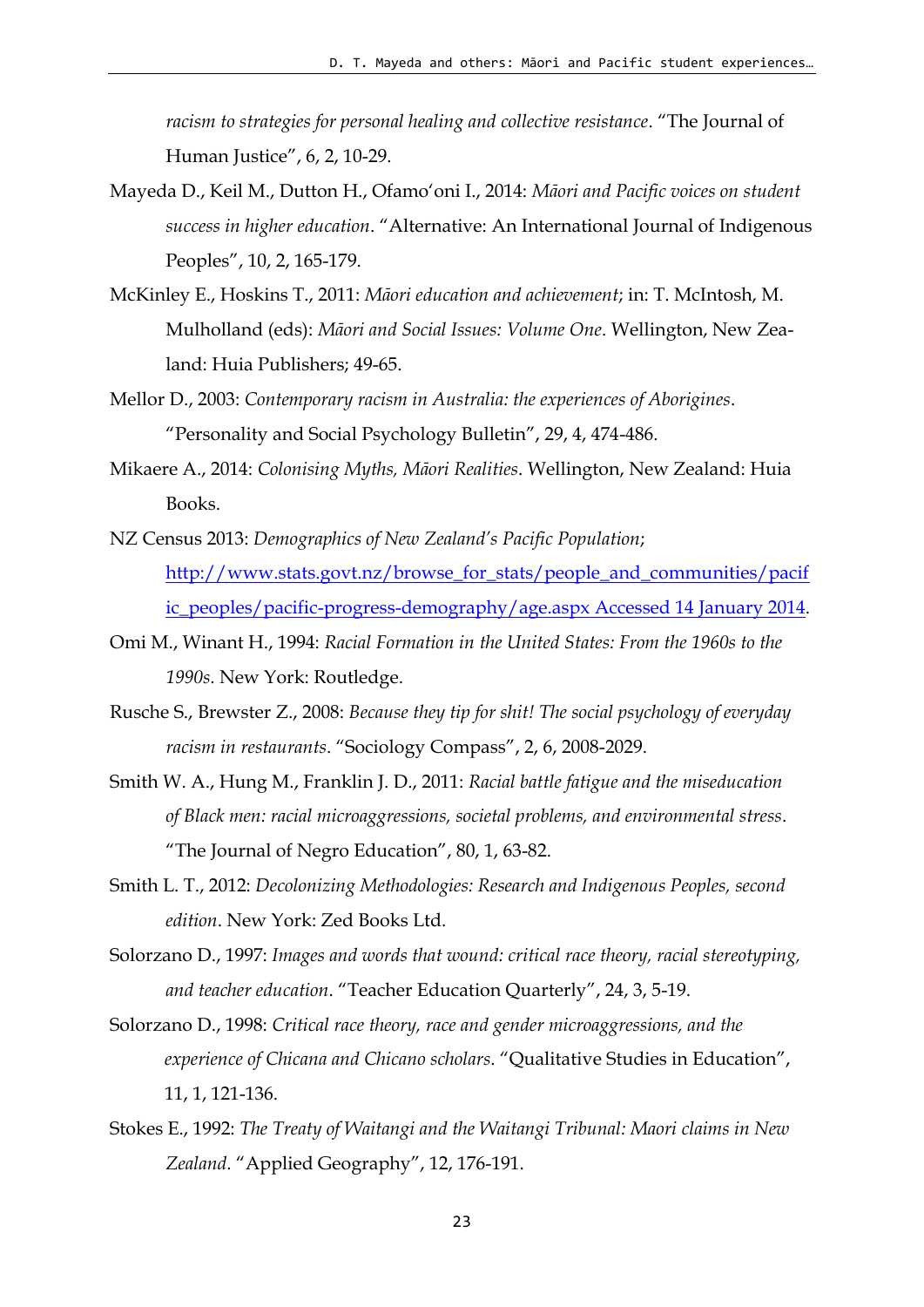- Sue D., Constantine, M., 2007: *Racial microaggressions as instigators of difficult dialogues on race: implications for student affairs educators and students*. "The College Student Affairs Journal", 26, 2, 136-143.
- Sue D., Bucceri J., Lin A., Nadal K., Torino G., 2007a: *Racial microaggressions and the Asian American experience*. "Cultural Diversity and Ethnic Minority Psychology", 13, 1, 72-81.
- Sue D., Capodilupo C., Torino G., Bucceri J., Holder A., Nadal K., Esquilin M., 2007b: *Racial microaggressions in everyday life: implications for clinical practice*. "American Psychologist", 62, 271-286.
- Sue D., Lin A., Torino G., Capodilupo C., Rivera D., 2009: *Racial microaggressions and difficult dialogues on race in the classroom*. "Cultural Diversity and Ethnic Minority Psychology", 15, 2, 183-190.
- Swim J., Hyers L., Cohen L., Fitzgerald D., Bylsma W., 2003: *African American college students' experiences with everyday racism: characteristics of and responses to these incidents*. "Journal of Black Psychology", 29, 1, 38-67.
- Thaman K., 2003: *Decolonizing Pacific Studies: indigenous perspective, knowledge, and wisdom in higher education*. "The Contemporary Pacific", 15, 1, 1-17.
- Trask H. K., 1999: *From a Native Daughter: Colonialism and Sovereignty in Hawai'i.*  Honolulu: University of Hawai'i Press.
- Underhill P., Passarino G., Lin A., Marzuki S., Oefner P., Cavalli-Sforza I., Chambers G., 2001: *Maori origins, Y-chromosome haplotypes and implications for human history in the Pacific*. "Human Mutation", 17, 271-280.
- Vaioleti T. M., 2006: *Talanoa Research Methodology: A developing position on Pacific research*. "Waikato Journal of Education"*, 12*, 21-34.
- Vaughn S., Schumm J., Sinagub J., 1996: *Focus Group Interviews in Education and Psychology*. Thousand Oaks: Sage Publications.
- Walters K., Simoni J., 2002: *Reconceptualizing native women's health: an "indigenist" stress-coping model*. "American Journal of Public Health", 92, 4, 520-524.
- Wang J., Leu J., Shoda Y., 2011: *When the seemingly innocuous "stings": racial microaggressions and their emotional consequences*. "Personality and Social Psychology Bulletin", 20, 10, 1-13.